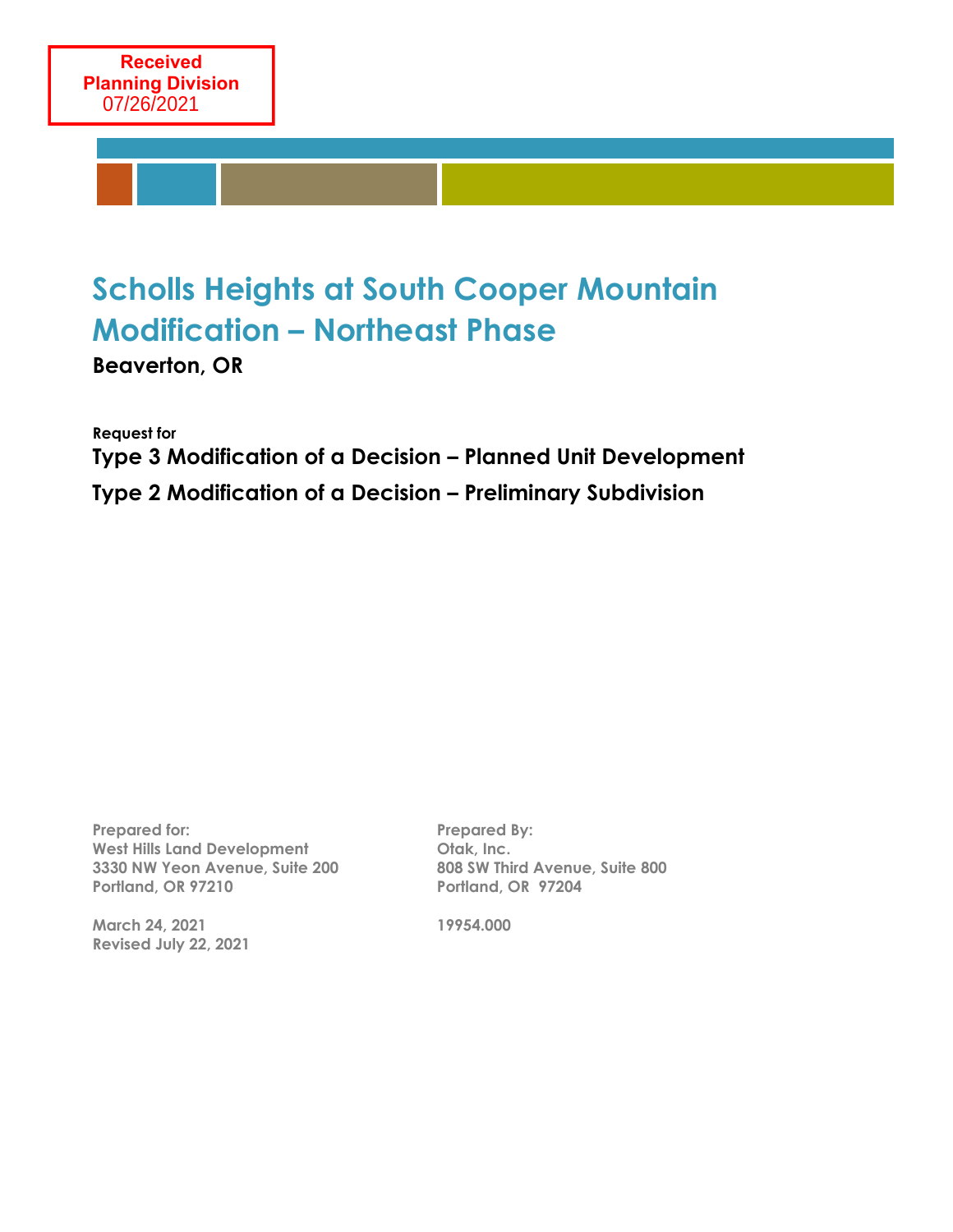## **REQUESTS**

Modification of a Decision for a Planned Unit Development (PUD) and Preliminary Subdivision approval is requested to split the Northeastern phase of Scholls Heights at South Cooper Mountain PUD into two phases: Phase NE – North and Phase NE – South. As reference, the Scholls Heights PUD was approved by Planning Commission Order No. 2569 (CU-2017-0010) and the Preliminary Subdivision (Small Lot) was approved by Planning Commission Order No. 2571 (LD2017-0009) with approved phasing modification by Planning Commission Order No. 2747 (CU2019-0012) and Order No. 2748 (LD2019-0032).

## **SITE INFORMATION**

| <b>SUBJECT</b><br>PROPERTY:<br>SITE AREA: | Scholls Heights at South Cooper Mountain PUD<br>Northeast Phase is Lot 6, 7, and portion of Lot 5 of the Scholls Heights at<br>South Cooper Mountain "large lot" plat<br>16.99 ac (Northeast Phase only)                                                                                                                                                                                                                                                                    |  |
|-------------------------------------------|-----------------------------------------------------------------------------------------------------------------------------------------------------------------------------------------------------------------------------------------------------------------------------------------------------------------------------------------------------------------------------------------------------------------------------------------------------------------------------|--|
| <b>ZONING DESIGNATION</b>                 | R4, R5, R7 (Northeast Phase)                                                                                                                                                                                                                                                                                                                                                                                                                                                |  |
|                                           | <b>APPLICANT/PROPERTY OWNER</b>                                                                                                                                                                                                                                                                                                                                                                                                                                             |  |
| <b>APPLICANT</b>                          | West Hills Land Development<br>3330 NW Yeon Avenue, Suite 200<br>Portland, OR 97210                                                                                                                                                                                                                                                                                                                                                                                         |  |
|                                           | Contact: Dan Grimberg<br>503.726.7033<br>dan@westhillsdevelopment.com                                                                                                                                                                                                                                                                                                                                                                                                       |  |
| OWNER:                                    | Tax Lots: 2S2010003200; 2S2010003300; 2S2010003301<br>Plat: Scholls Heights at South Cooper Mountain Lots 1, 2<br>(12150 SW Kobbe Drive)<br>Property Owner:<br>John A. Bierly                                                                                                                                                                                                                                                                                               |  |
|                                           | Tax Lots: 2S2010003400; 2S20100034500; 2S2010004600<br>Plat: Scholls Heights at South Cooper Mountain Lot 3<br>Partition Plat 2020-012. Scholls Heights at South Cooper Mountain<br>Lot 4, Parcels 1 and 2<br>Property Owners:<br>Hubert F. Bierly, Trustee<br>Jeanette H. Bierly, Trustee                                                                                                                                                                                  |  |
|                                           | Tax Lots: 2S2010003700; 2S2010003800; 2S2010004200;<br>2S2010004201; 2S2010004700; 2S2010004800<br>Plat: Scholls Heights at South Cooper Mountain Lots 6, 7, 11<br>Partition Plat 2020-013. Scholls Heights at South Cooper Mountain<br>Lot 5, Parcels 1 and 2<br>(18865 SW Scholls Ferry Road, Beaverton, OR 97007)<br><b>Property Owners:</b><br>Carol A. Baumgartel<br>John A. Bierly<br>Lewis E. Bierly<br>Philip S. Bierly<br>Christine H. Cullen<br>Susan E. Thompson |  |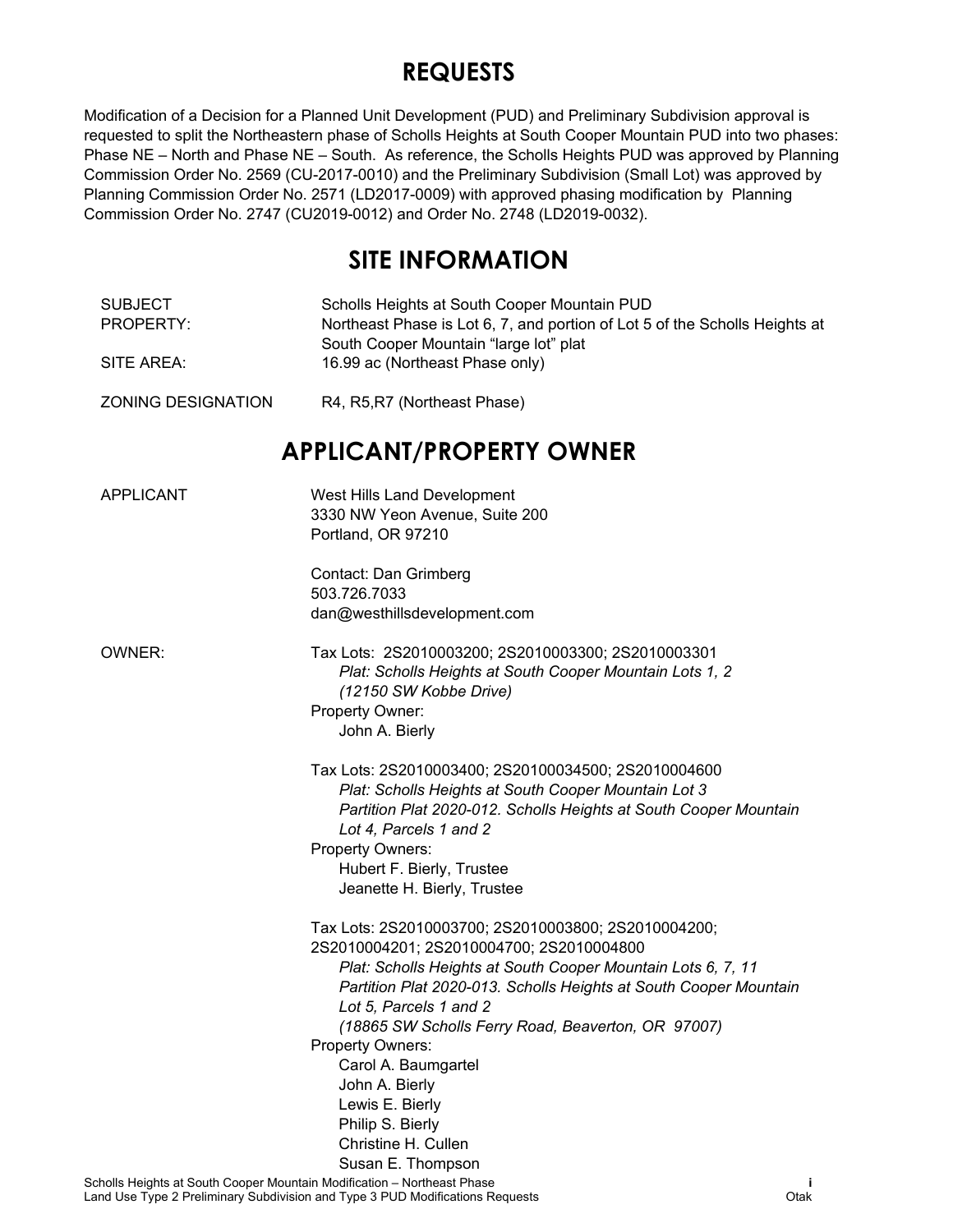Tax Lots: 2S2010003900; 2S2010004000; 2S2010004100; 2S2010004300; 2S2010004400 *Plat: Scholls Heights at South Cooper Mountain Lots 8, 9, 10, 12, 13* Property Owner: South Cooper Mountain Owner LLC (aka Taylor-Morrison)

## **PROJECT DEVELOPMENT TEAM**

| APPLICANT'S<br><b>REPRESENTATIVE:</b> | Otak, Inc.<br>808 SW Third Avenue, Suite 800<br>Portland, OR 97204                       |  |
|---------------------------------------|------------------------------------------------------------------------------------------|--|
|                                       | Contact: Kevin Brady<br>503.504.1951<br>kevin.brady@otak.com                             |  |
| CIVIL ENGINEER:                       | Otak, Inc.<br>808 SW Third Avenue, Suite 800<br>Portland, OR 97204                       |  |
|                                       | Contact: Mike Peebles, PE<br>503.415.2354<br>mike.peebles@otak.com                       |  |
| <b>TRAFFIC ENGINEER:</b>              | Kittelson & Associates<br>851 SW 6 <sup>th</sup> Avenue, suite 600<br>Portland, OR 97204 |  |

Contact: Julia Kuhn, PE 503.228.5230 jkuhn@kittelson.com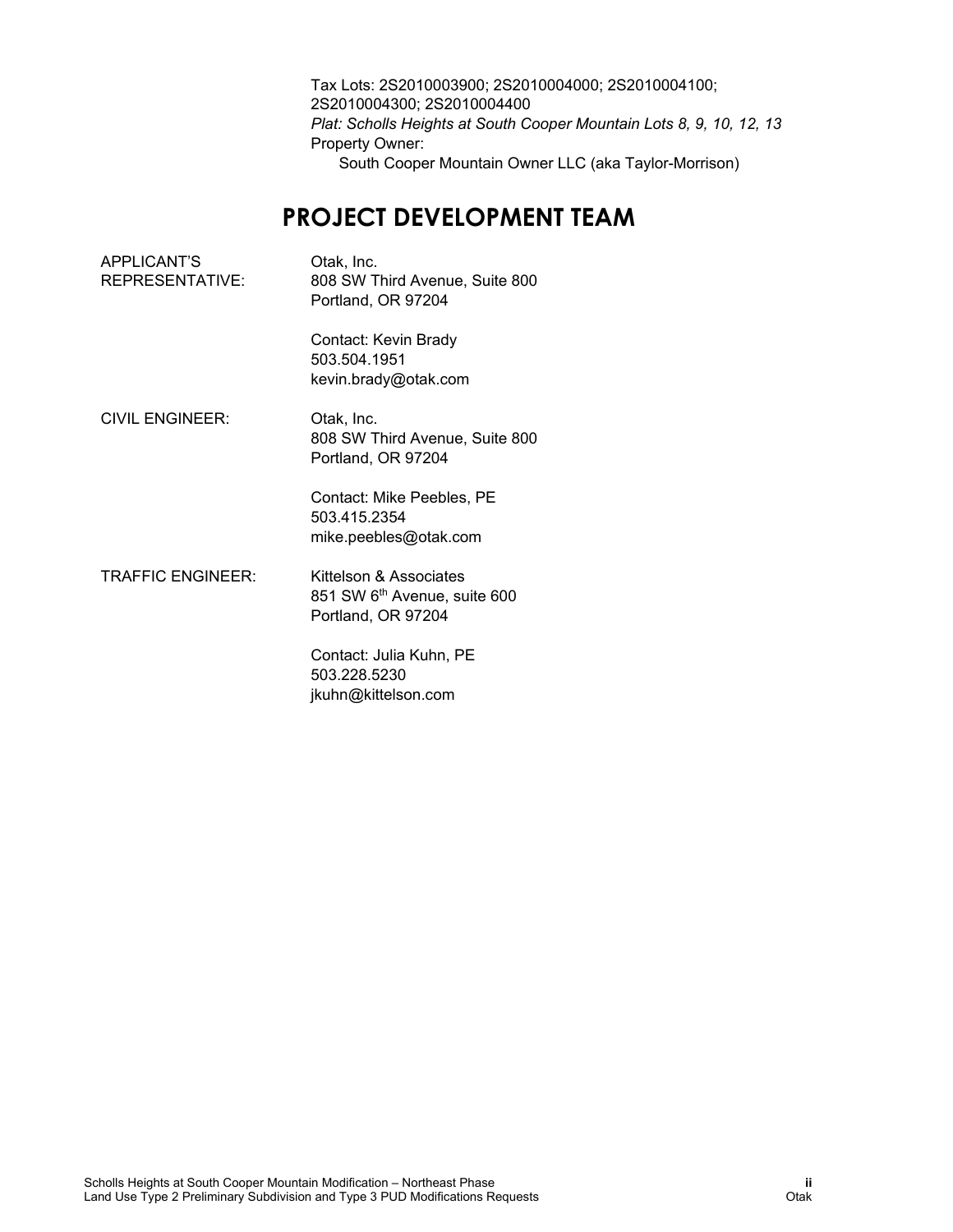## **TABLE OF CONTENTS**

| I.,   |                                                                                       |  |     |  |
|-------|---------------------------------------------------------------------------------------|--|-----|--|
| II.   |                                                                                       |  |     |  |
|       | III. Compliance with the Comprehensive Plan and South Cooper Mountain Community Plan2 |  |     |  |
|       |                                                                                       |  |     |  |
|       |                                                                                       |  |     |  |
|       |                                                                                       |  |     |  |
|       |                                                                                       |  |     |  |
|       |                                                                                       |  |     |  |
|       |                                                                                       |  |     |  |
|       |                                                                                       |  |     |  |
|       |                                                                                       |  |     |  |
|       |                                                                                       |  |     |  |
| VII.  |                                                                                       |  |     |  |
|       | A                                                                                     |  |     |  |
|       | В.                                                                                    |  |     |  |
|       | C.                                                                                    |  |     |  |
|       | D.                                                                                    |  |     |  |
|       |                                                                                       |  |     |  |
| VIII. |                                                                                       |  | .20 |  |

## **Appendices**

- Appendix A Plan Set dated March 3, 2021 (Otak)
- Appendix B CWS Service Provider Letter 17-002438 (Amended March 3, 2020)
- Appendix C CWS Letter of Consistency (CWS File 17-002438) dated February 22, 2021
- Appendix D Tualatin Valey Fire & Rescue Update to Permit No. 2019-0030
- Appendix E Tualatin Valey Fire & Rescue Permit No. 2019-0030 dated December 5, 2019
- Appendix F City of Beaverton Water Service Provider Letter (pending)
- Appendix G Preapplication Conference notes dated November 10, 2020
- Appendix H Traffic Impact Analysis Update Memo dated February 10, 2021 (Kittelson)
- Appendix I Stormwater Report dated May 4, 2021 (stamped and signed)

## **Plan Set**

- P0.0 R Cover Sheet
- P0.4 R Overall Site Layout Plan
- P0.5 R Phasing Plan
- P2.3 R Preliminary Subdivision Plat
- P2.3 R-1 Preliminary Subdivision Plat Comparison
- P3.0 R Preliminary Site Layout & House Type Notes & Details
- P3.3 R Preliminary Site Layout & House Type Plan
- P4.3 R Preliminary Grading Plan
- P5.3 R Preliminary Utility Plan
- L1.0 R Open Space Areas

## **Phasing Plan Exhibits**

P0.5 ALL R – Site Phasing Plan – Overall P0.5NE(5) R – Site Phasing Plan – Northeast

## **Design Reference Sheets**

C1.30 (NE-S) Composite Utility Plan C1.40 (NE-N) Composite Utility Plan C1.40 (NE-S) Preliminary Plat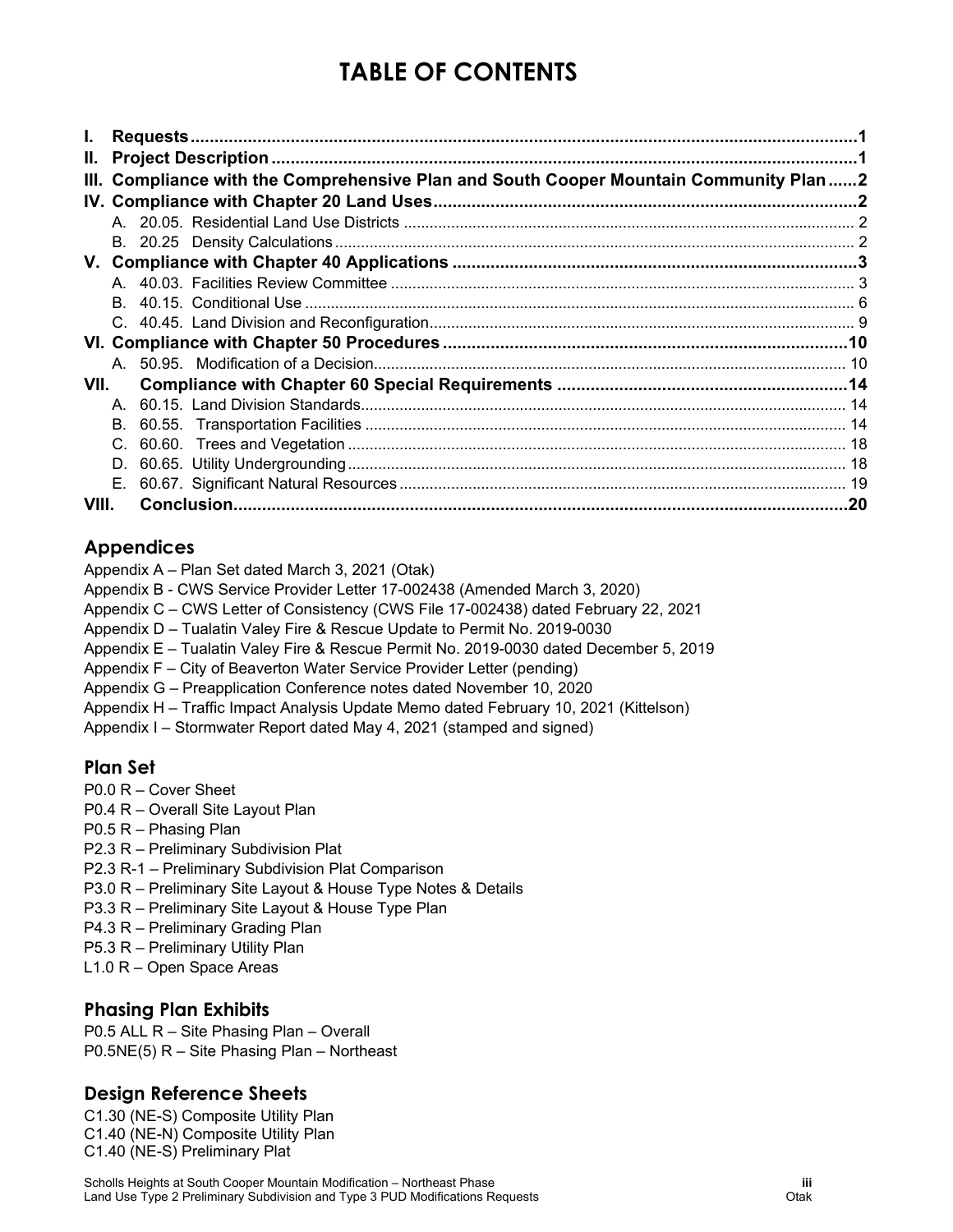C1.40 (NE-N) Preliminary Plat

C2.00 (NE-S) Grading Plan

C2.00 (NE-N) Grading Plan

C2.30 (NE-N) Temporary Emergency Vehicle Access Grading

C3.14 (NE-N) Temporary Emergency Vehicle Access Wetland/Culvert Crossing

L1.00 (NE-S) Landscape Plan (pond planting)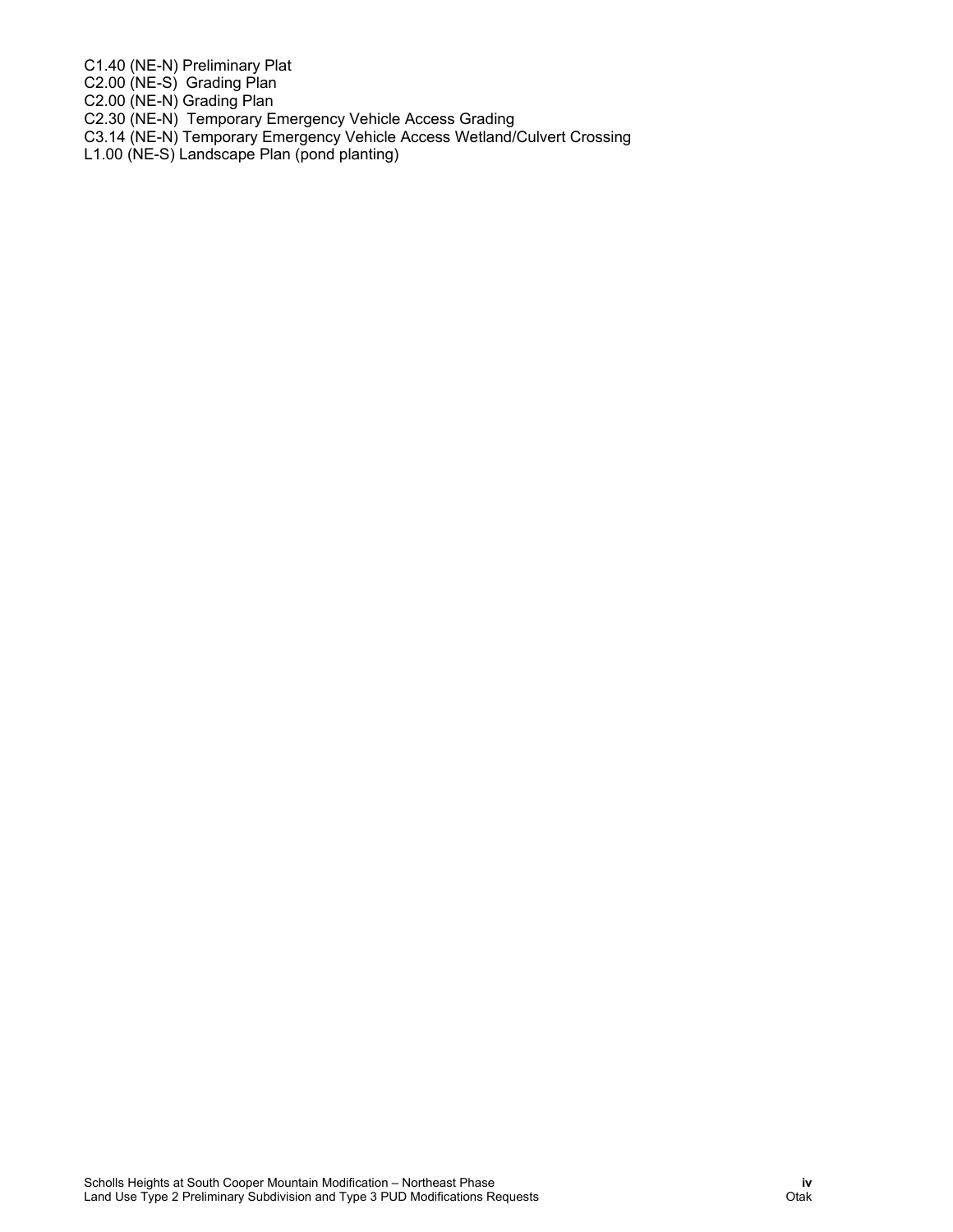## **I. Requests**

Modification of a Decision for a Planned Unit Development (PUD) and Preliminary Subdivision approval is requested to split the Northeastern phase of Scholls Heights at South Cooper Mountain PUD into two phases: Phase NE – North and Phase NE – South. As reference, the Scholls Heights PUD was approved by Planning Commission Order No. 2569 (CU-2017-0010) and the Preliminary Subdivision (Small Lot) was approved by Planning Commission Order No. 2571 (LD2017-0009) with approved phasing modification by Planning Commission Order No. 2747 (CU2019-0012) and Order No. 2748 (LD2019-0032).

Based on this request, the following are proposed as part of the Type 3 Modification of Decision:

- 1. Lot configuration modifications within the NE Phase no change to NE Phase boundary, no net change in lot count;
- 2. Open space modifications within the NE Phase no change to NE Phase boundary, no net change in overall open space requirements for NE Phase;
- 3. Construction of stormwater facility (Pond 3) and associated outfall to service upper portion of NE Phase;
- 4. Construction of emergency fire access road, including drainage culverts (headwalls not required with NE Phase);
- 5. Modifications to grading for some roadways and lots (greater than 4 feet vertical from approved); and
- 6. For single family detached homes in the entire Scholls Heights PUD with rear setbacks adjacent to open space, reduction of rear setbacks from 15 feet to 5 feet for decks greater than 30-inches above the ground.

## **II. Project Description**

The Scholls Heights PUD site is within the South Cooper Mountain planning area to the northeast of the intersection of SW Tile Flat Road and SW Scholls Ferry Road. The private Strobel Road forms the eastern boundary of the site and SW Scholls Ferry Road forms the southern boundary of the site. SW Tile Flat Rd makes up the western boundary. The subject site is currently located within the Beaverton city limits and is in residential and agricultural use. The original PUD and land division approval was for the project to be developed in seven phases, as shown in Table 1 below.

| <b>Development</b><br>Phase* | <b>Detached</b><br><b>Single Family</b><br>Lots | <b>Attached</b><br><b>Single Family</b><br>Lots | <b>Multi-Family</b><br>(Future<br>Development) | <b>Lots Per</b><br><b>Phase</b> |
|------------------------------|-------------------------------------------------|-------------------------------------------------|------------------------------------------------|---------------------------------|
| East                         | 162                                             | 34                                              |                                                | 196                             |
| West                         | 116                                             | 19                                              |                                                | 135                             |
| <b>Northwest</b>             | 76                                              | 32                                              |                                                | 108                             |
| Central                      | 5                                               | 75                                              |                                                | 80                              |
| <b>Northeast</b>             | 84                                              | 45                                              |                                                | 129                             |
| <b>North</b>                 | 28                                              | 0                                               |                                                | 28                              |
| South                        | 0                                               | 0                                               |                                                |                                 |
| TOTAL                        | 471                                             | 205                                             |                                                | 677                             |

*Table 1. Previously-Approved Lots and Housing Type (LD2017-0009, LD2019-0032)*

\*Not representative of sequencing.

This application requests modification to the Northeast phase, splitting the phase into Northeast-North phase (98 lots) and Northeast-South phase (31 lots). This modification would continue to provide 129 single-family attached and detached lots on approximately 16.99 acres of land, as currently provided in the Northeast phase, with redistribution of lots and associated acreage as follows:

- **Northeast-North phase** 
	- □ The number of detached single-family lots will be 53
	- □ The number of attached single-family lots will be 45
	- □ The total land area will be 12.79 acres
- Northeast-South phase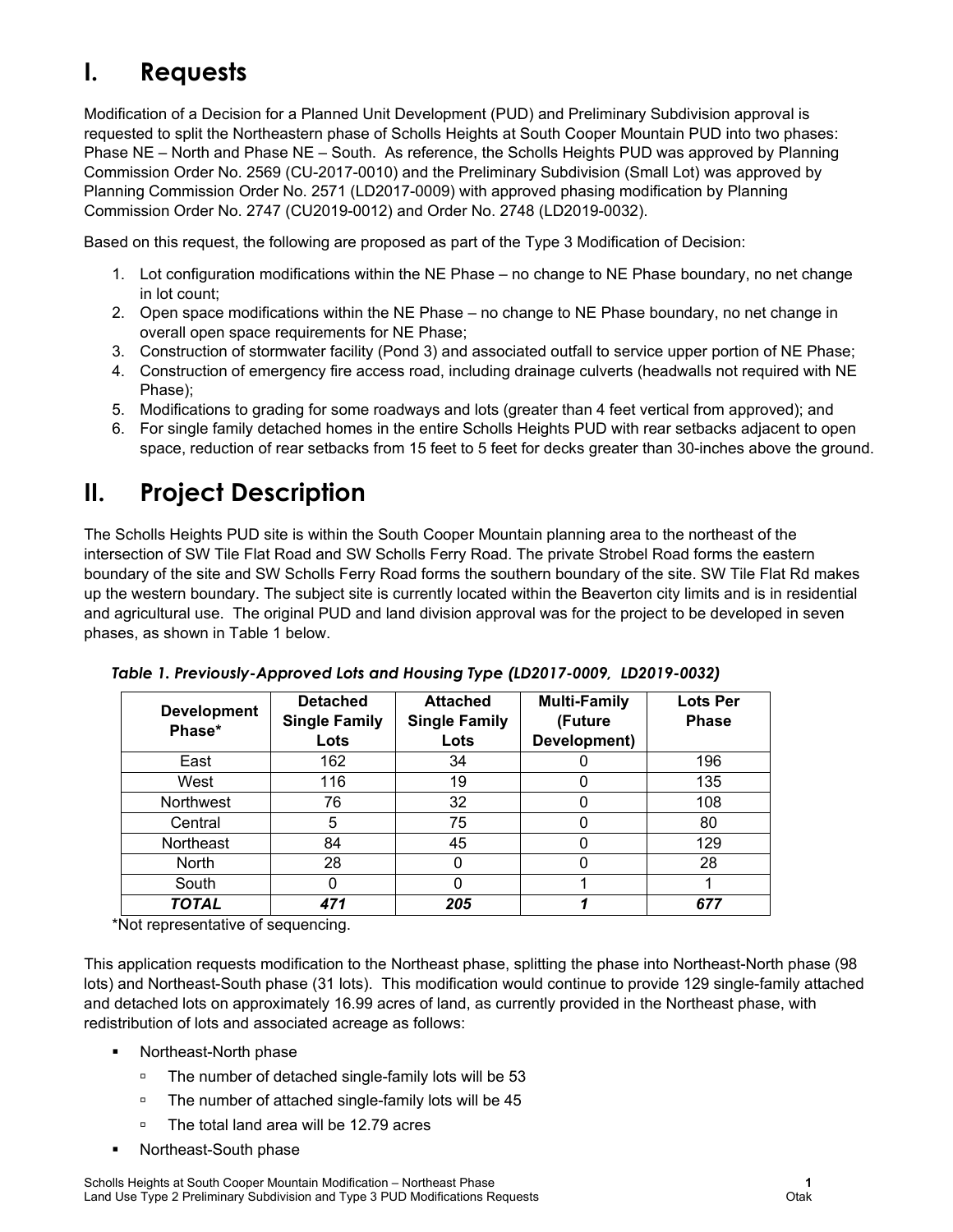- □ The number of detached single-family lots will be 31
- □ The total land area will be 4.20 acres

Because the number of units in each phase of the original decision will not change, the amount of required and proposed open space and active open space for the two phases will also not change. Those changes are explained in detail later in this narrative.

### **Significant Natural Resource Areas (SNRA)**

Some development is proposed within Significant Natural Resource Areas (SNRA) with this application. The proposed temporary fire access easement and associated culvert are within a SNRA, as reviewed and approved under the original land use application and associated Clean Water Services (CWS) Service Provider Letter (SPL). This proposal for land use modifications has been recently reviewed and approved by CWS to ensure that no modifications or encroachment into additional SNRA areas are proposed. Other natural resource areas on the overall site reviewed and approved under the original SPL are located within a recorded easement and will not be affected by the proposed modification. See Exhibits B and C for details on CWS reviews and approvals.

## **III. Compliance with the Comprehensive Plan and South Cooper Mountain Community Plan**

**Response:** The proposed phasing revision does not affect the approved PUD's compliance with the policies of the Comprehensive Plan and the South Cooper Mountain Community Plan. No revisions to zoning boundaries, transportation or utility infrastructure, natural resource protection and mitigation, or site design are proposed.

## **IV. Compliance with Chapter 20 Land Uses**

## *A. 20.05. Residential Land Use Districts*

## *20.05.15. Site Development Standards*

**Response:** The table at Subsection 20.05.15 provides Site Development Standards for the residential zoning districts. The proposed phasing revision will revise the Northeast phase into two phases, Northeast-North phase and Northeast-South phase. This revision will result in 98 lots totaling 12.79 acres in the Northeast-North phase and 31 lots totaling 4.20 acres in the Northeast-South phase, all within the R5, R6 or R7 zones. This does not change the overall area of the R5, R6 or R7 zones, the number of lots, or the size of most of the of the approved lots.

## *B. 20.25 Density Calculations*

### *20.25.05. Minimum Residential Density*

*1. New residential development in all Residential, Commercial, and Multiple Use districts which permit residential development must achieve at least the minimum density for the zoning district in which they are located. Projects proposed at less than the minimum density must demonstrate on a site plan or other means, how, in all aspects, future intensification of the site to the minimum density or greater can be achieved without an adjustment or variance. If meeting the minimum density will require the submission and approval of an adjustment or variance application(s) above and beyond application(s) for adding new primary dwellings or land division of property, meeting minimum density shall not be required. […]*

**Response:** The subject site is located in the R2, R4 and R7 districts. As approved through the original PUD and recent Modification to allow changes to phasing boundaries, including the subsequent replat of the site to implement Scholls Heights at South Cooper Mountain PUD, the current plan meets the minimum density requirements of the R2, R4 and R7 zoning districts, as well as the South Cooper Mountain Community Plan. No change in zoning district boundaries, zoning district areas or lot counts are proposed with this application; therefore, the proposed density remains at the same level of those approved through the approvals and conditions of approval in CPA2017-0006, ZMA2017-0005, CU2017-0010, DR2017-0052, LD2017-0009, LD2017-0017, SDM2017-0007, and TP2017-0008 (Scholls Heights at South Cooper Mountain PUD), as well

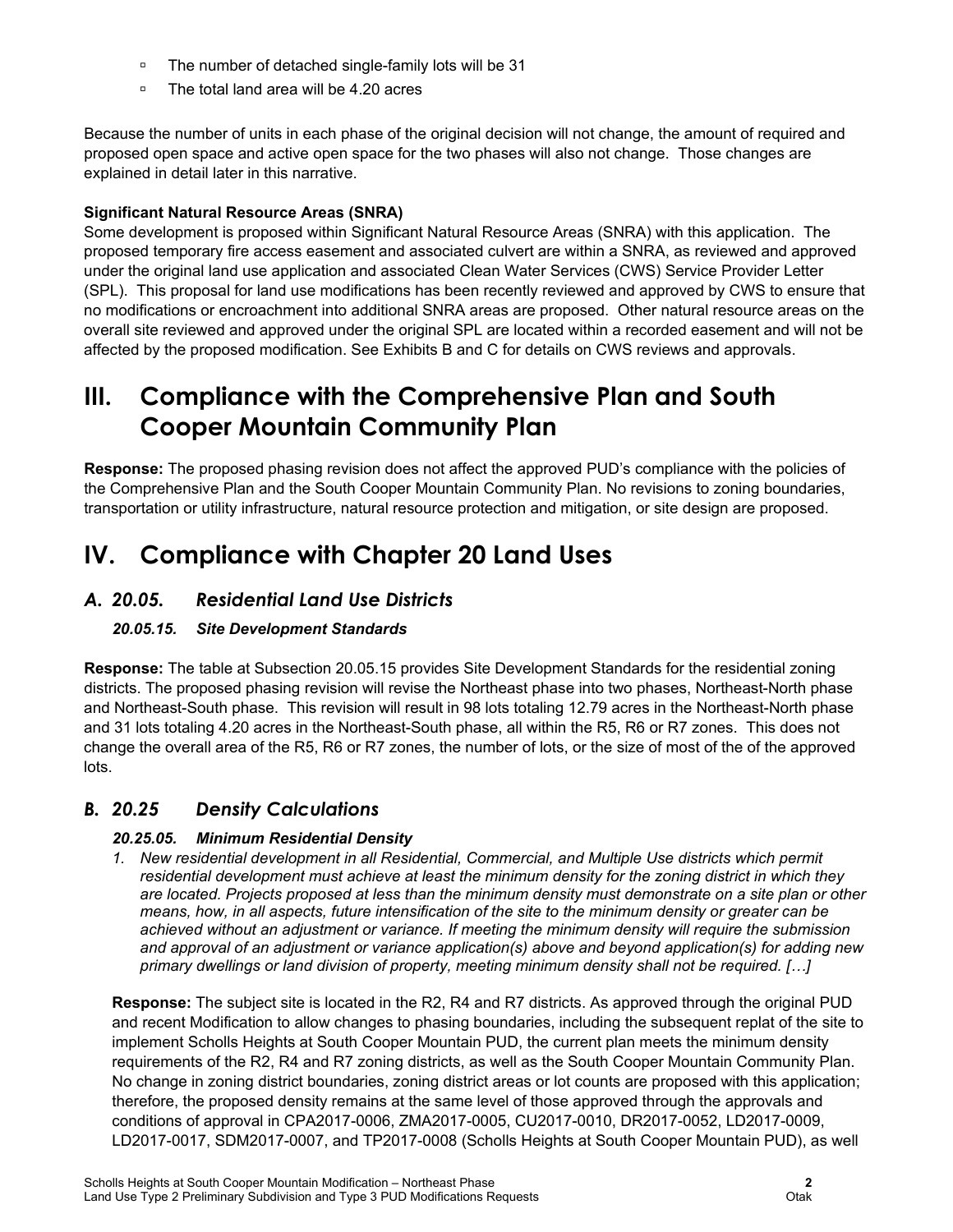as through recent modification approvals LD2017-0009, LD2019-0032. As reference, see Sheet P2.3 R of the Plan Set.

## **V. Compliance with Chapter 40 Applications**

## *A. 40.03. Facilities Review Committee*

#### *1. All Conditional Use, Design Review Two, Design Review Three, and applicable Land Division applications:*

**Response:** The proposal is for a Modification of a Decision for a Conditional Use – Planned Unit Development and a Modification of a Decision - Preliminary Subdivision. These provisions are applicable.

*A. All critical facilities and services related to the proposed development have, or can be improved to have, adequate capacity to serve the proposed development at the time of its completion.*

**Response:** Chapter 90 of the Development Code defines "critical facilities" to be services that include public water, public sanitary sewer, storm water drainage and retention, transportation, and fire protection. Necessary critical facilities and services to the subdivision will be provided by The Ridge at South Cooper Mountain to the east of Strobel Road and the proposed East Phase of Scholls Heights PUD (aka Phase 1A pending SD Permit). Critical facilities and services to the PUD are either in place or will be at the time of completion of development, as specifically described below and as depicted in Sheets P5.3Rof the Plan Set, as well as prescribed through the approvals and conditions of approval in CPA2017-0006, ZMA2017-0005, CU2017-0010, DR2017-0052, LD2017-0009, LD2017-0017, SDM2017-0007, and TP2017-0008 (Scholls Heights at South Cooper Mountain PUD).

As part of this Modification application, some minor changes to critical facilities are proposed. These changes are all related to the critical facilities that have been previously reviewed and approved; the applicant does not propose the reduction or elimination of any critical facilities. These changes include the following:

- Construction of a stormwater facility (Pond 3) in Central Phase and associated outfall to service upper portion of NE Phase; and
- Construction of emergency fire access road, including drainage culverts (headwalls not required)

#### *Public Water*

Public water supply for the site will be provided by the City of Beaverton. The applicant has provided a copy of the Service Provider Letter from the City of Beaverton Water Department (Engineering) that indicates that the changes proposed in the application do not affect the prior reviews and approvals, and that the subject site can be adequately served by the City of Beaverton water system. The pending Phase 1A Site Development permit plans show the extension of the public water from Strobel to the NE Phase.

#### *Public Sanitary Sewer*

No revisions to the approved public sanitary sewer are proposed with this application and associated changes. Public sanitary sewer for the site will be provided by the City of Beaverton, and will extend from the existing CWS sanitary sewer manhole in Scholls Ferry Road and be routed through the proposed Ridge at South Cooper Mountain to provide a 24-inch stub at SW Strobel Road, north of Scholls Ferry Road, for extension to service the majority of the Scholls Heights at South Cooper Mountain project. The pending Phase 1A Site Development permit plans show the extension of the public sewer from Strobel to the NE Phase.

#### *Stormwater Drainage, Treatment, and Detention*

Some revisions to the timing of the approved stormwater facilities are proposed as part of this application; however, the overall stormwater plans for the site have not changed from prior approvals. Pond 3, located in the Central Phase of the Scholls Heights PUD in the approved Stormwater Master Plan, is now proposed to be constructed as part of the Northeast-South phase. This pond will service new impervious area in the NE-S and NE-N phases. The pending Phase 1A Site Development permit plans show the extension of the public storm for the northern portion of the NE-S phase, including stormwater management facilities.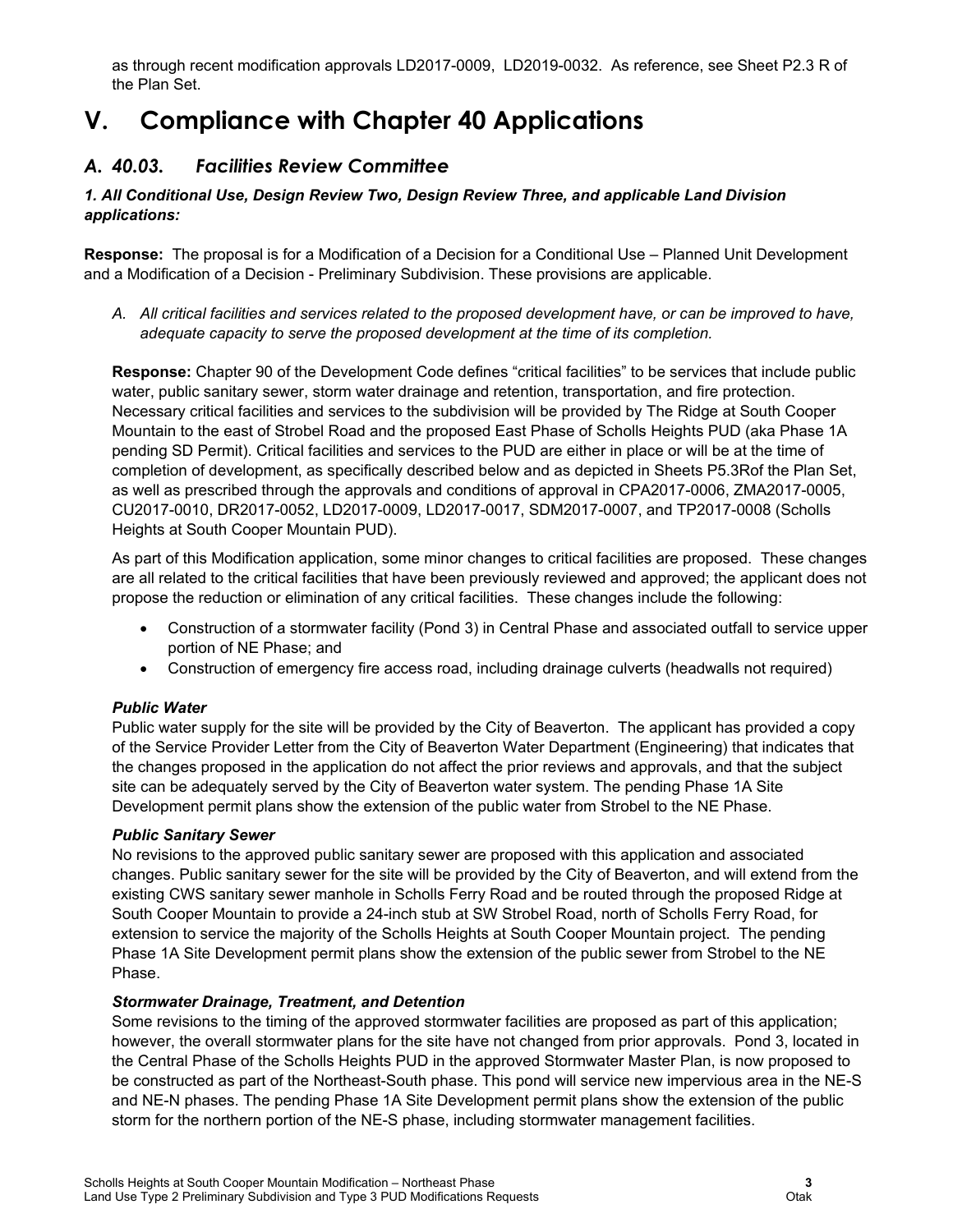#### *Transportation*

The transportation system serving the site has been approved under prior land use decisions, with the approved transportation system plan. No overall changes to the transportation system are proposed and all streets within the site are designed to continue with development of adjacent sites.

The proposed modifications in this application will split the Northeast phase of Scholls Heights at South Cooper Mountain PUD into two phases: Northeast-North and Northeast-South but not change the local street pattern/alignments approved in the original PUD. The Northeast-North and Northeast-South phases will be primarily served by Road 8B through the connection with Strobel Road and local street extensions for the pending Phase 1A Site Development permit. An interim emergency fire access to the proposed NE-S and NE-N phases will be along the future Barrows Road alignment (Alignment 6 of the TSP) from Tile Flat Road to the NE corner of the Scholls Heights PUD.

### *Fire Protection*

Fire protection will be provided to the site by Tualatin Valley Fire and Rescue District (TVF&R). Fire hydrants will be installed as directed by City of Beaverton and TVF&R. TVF&R has provided an SPL, which is included as Appendix D.

*B. Essential facilities and services related to the proposed development are available, or can be made available, with adequate capacity to serve the development prior to its occupancy. In lieu of providing*  essential facilities and services, a specific plan may be approved if it adequately demonstrates that *essential facilities, services, or both will be provided to serve the proposed development within five (5) years of occupancy.*

**Response**: Chapter 90 of the Development Code defines "essential facilities" to be services that include schools, transit improvements, police protection, and pedestrian and bicycle facilities in the public right-ofway. Essential facilities and services are either in place or will be in place at the time of completion of development as described below.

#### *Police Protection*

The site will be served by the City of Beaverton Police Department.

#### *Schools*

The site is located within the Beaverton School District (BSD) and will be served by Scholls Heights Elementary School at 16400 SW Loon Drive; Conestoga Middle School at 12250 SW Conestoga Drive; and Mountainside High School at 12500 SW 175th Avenue.

Per the service provider letter dated April 28, 2017, the Beaverton School District has provided comments addressing the anticipated impacts of the subject project to the District. In summarizing their comments, the District has indicated that the proposal will result in a moderate impact to schools in the area and anticipates sufficient capacity to accommodate new students from the proposed PUD project. No additional lots are proposed with this modification; therefore, no Service Provider Letter is required from the District.

#### *Transit Improvements*

The site is not currently served by transit, and no transit facilities are proposed within the planned development. The nearest TriMet bus line is Route 92, the South Beaverton Express, which stops at the intersection of SW Scholls Ferry Road/SW Teal Boulevard/SW Horizon Boulevard. The standards of this section are not applicable.

#### *Pedestrian and Bicycle Facilities in the Public Right-of-Way*

The applicant proposes dedication of right-of-way to match approved cross-sections for SW Barrows Road (Alignment 6) adjacent to the Northeast Phase limits, as well as Streets V, W, X, Y and Z. The previously recorded Scholls Heights at South Cooper Mountain plat dedicated sufficient right-of-way to accommodate the desired 5-lane arterial cross-section for SW Scholls Ferry Road and the desired 3-lane arterial crosssection for SW Tile Flat Road. No revisions to these facilities are proposed as part of this modification application.

*C. The proposed development is consistent with all applicable provisions of Chapter 20 (Land Uses) unless the applicable provisions are modified by means of one or more applications which shall be already approved or which shall be considered concurrently with the subject application; provided, however, if the*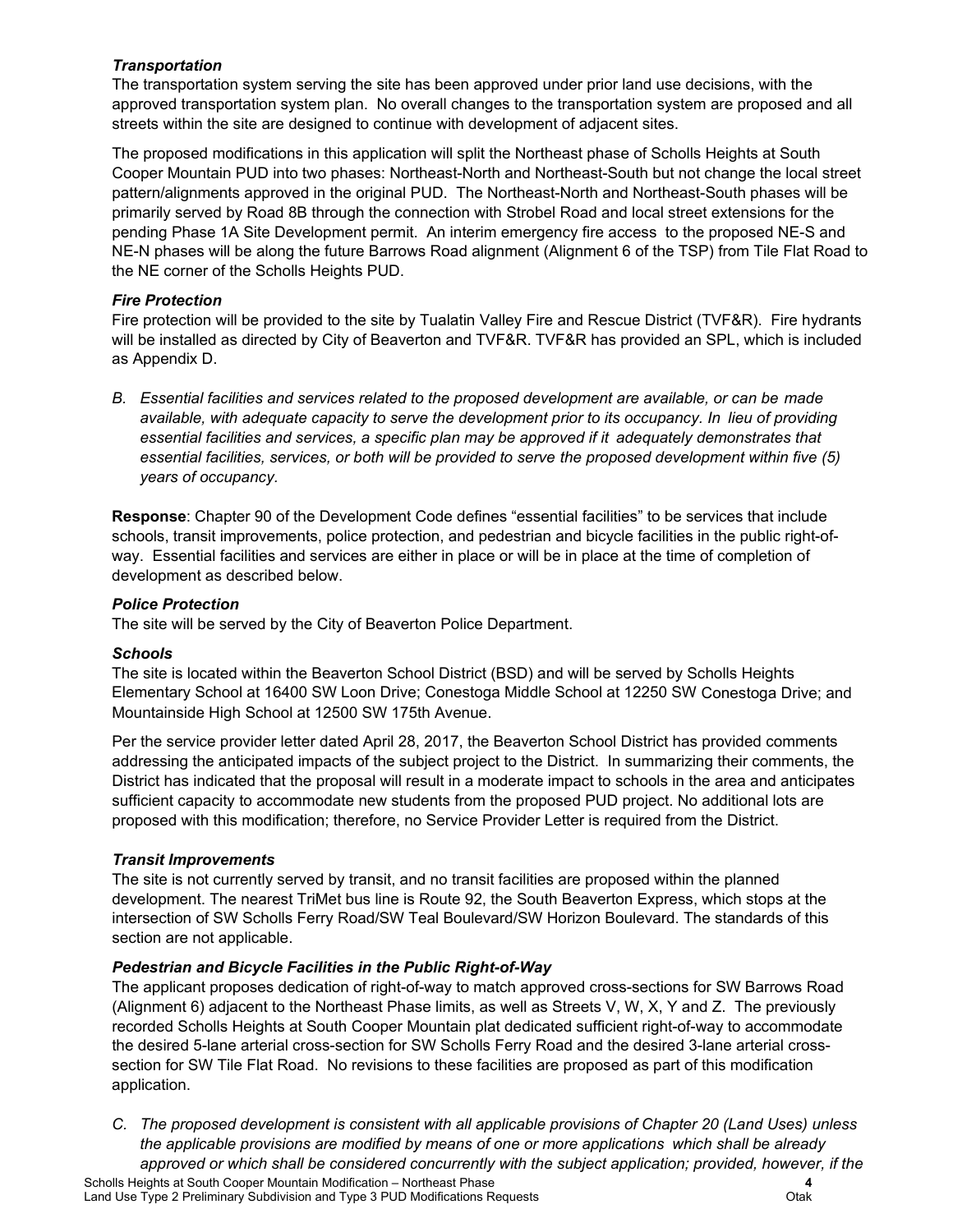*approval of the proposed development is contingent upon one or more additional applications, and the same is not approved, then the proposed development must comply with all applicable provisions of Chapter 20 (Land Uses).*

**Response:** The proposed development remains consistent with all applicable provisions of Chapter 20 as adjusted through the Planned Unit Development process and through the provisions of 40.30. No changes to the approved development and the applicable provisions of Chapter 20, including use regulations, are proposed.

*D. The proposed development is consistent with all applicable provisions of Chapter 60 (Special Requirements) and all improvements, dedications, or both, as required by the applicable provisions of Chapter 60 (Special Requirements), are provided or can be provided in rough proportion to the identified impact(s) of the proposed development.*

**Response:** The proposed development remains consistent with all applicable provisions of Chapter 60. No change to the approved development and the applicable provisions of Chapter 60 is proposed.

*E. Adequate means are provided or can be provided to ensure continued periodic maintenance and necessary normal replacement of the following private common facilities and areas, as applicable: drainage facilities, roads and other improved rights-of-way, structures, recreation facilities, landscaping, fill and excavation areas, screening and fencing, ground cover, garbage and recycling storage areas, and other facilities not subject to maintenance by the City or other public agency.*

**Response:** Continued periodic maintenance and necessary normal replacement of the private common facilities listed above will be provided for by a homeowner's association that will be formed as the lots in the PUD are developed and occupied.

- *F. There are safe and efficient vehicular and pedestrian circulation patterns within the boundaries of the development.*
- *G. The development's on-site vehicular and pedestrian circulation systems connect to the surrounding circulation systems in a safe, efficient, and direct manner.*

**Response:** Development on the Northeast Phase is proposed as part of this application. The vehicular and pedestrian patterns and connections that were reviewed and approved as part of the original PUD decision will not be altered as part of this request. Only minor grading changes to existing roads are requested as part of this application.

*H. Structures and public facilities serving the development site are designed in accordance with adopted City codes and standards and provide adequate fire protection, including, but not limited to, fire flow.* 

**Response:** All structures and public facilities serving the site will be designed in accordance with City codes and standards. Fire protection will be provided to the site by Tualatin Valley Fire and Rescue Department (TVF&R). Fire hydrants will be installed as directed by City of Beaverton and the Tualatin Valley Fire and Rescue District. TVF&R has provided an SPL, which is included as Appendix B.

*I. Structures and public facilities serving the development site are designed in accordance with adopted City codes and standards and provide adequate protection from crime and accident, as well as protection from hazardous conditions due to inadequate, substandard or ill-designed development.* 

**Response:** All structures and public facilities serving the site will be designed in accordance with City codes and standards. The subdivision includes streetlights, which will provide adequate protection from crime and accidents. Development permits will be submitted for life and safety review prior to site development.

*J. Grading and contouring of the development site is designed to accommodate the proposed use and to mitigate adverse effect(s) on neighboring properties, public right-of-way, surface drainage, water storage facilities, and the public storm drainage system.*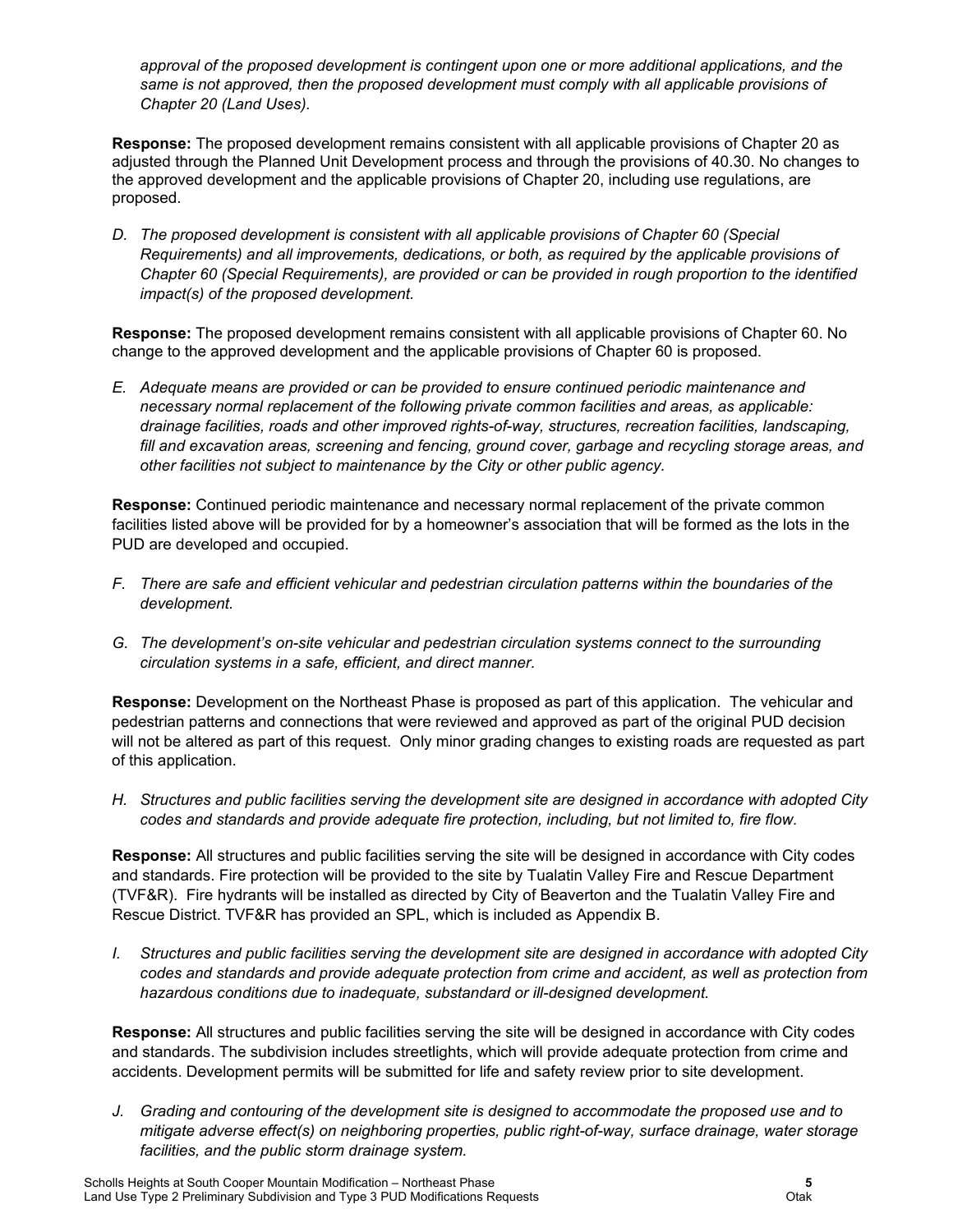**Response:** Proposed grading and contouring of the site were reviewed and approved through the previous land division/PUD application. Minor changes to grading and contouring is proposed as part of this application. For reference and details of proposed grading changes, see Sheet P4.3 R – PRELIMINARY GRADING PLAN. The proposed changes include:

- Minor changes to the vertical alignment for Streets V and Y in order to accommodate housing types and comply with street grade requirements.
- Grading and wall changes for daylight and garage-under lots to accommodate housing types. In most instances, the grading at these lots has been altered to decrease wall heights or eliminate rearyard walls altogether.
- At daylight lots, upper pad benches have been extended horizontally to facilitate garage slab and foundation construction.
- Side-yard walls of less than 4 feet in height proposed between lots fronting on steep streets (Street Y and Street W) to facilitate stepping grades between lot pads and comply with street grade requirements.
- Rear-yard walls of less than 4 feet in height proposed at rear of daylight lots fronting on Street W to facilitate rear-yard and wall drainage system.
- Minor change to side-yard wall configuration and wall height at Lot 551 to accommodate housing type.
- Short grading tie-in wall along north property line has been removed. Recording of access and utility easement, per *Fox Hollow Estates, Doc. No. 2018-086946,* allows roadway grading to catch into existing ground across north property line.
- No grading changes are proposed at the east boundary of the project.
- *K. Access and facilities for physically handicapped people are incorporated into the development site and building design, with particular attention to providing continuous, uninterrupted access routes.*

**Response:** The street network and facilities have been designed in accordance with the City's Engineering Design Manual to provide required accessibility. Any required on-site pedestrian routes will meet the standards of the Americans with Disabilities Act (ADA). ADA ramps will be provided within the development to facilitate accessible travel. This modification request will not change access or facilities related to accessibility.

*L. The application includes all required submittal materials as specified in Section 50.25.1. of the Development Code.*

**Response:** This application package contains all required submittal materials, as specified in Section 50.25.1.

## *B. 40.15. Conditional Use*

### *40.15.15. Application.*

*There are four (4) Conditional Use applications which are as follows: Minor Modification of a Conditional Use, Major Modification of a Conditional Use, New Conditional Use, and Planned Unit Development.*

- *[…]*
- *4. Planned Unit Development. [ORD 4432; April 2007]* 
	- *A. Threshold. A Planned Unit Development is an application process which: [ORD 4578; March 2012] […]*
- *3. Is required for proposed residential development of a site that is equal to or greater than 10 acres, including all phases, and located within the South Cooper Mountain Community Plan Area. [ORD 4654; March 2015]* 
	- *[…]*
	- *C. Approval Criteria. In order to approve a PUD application, the Planning Commission shall make*  findings of fact based on evidence provided by the applicant demonstrating that all the following *criteria are satisfied:* 
		- *1. The proposal satisfies the threshold requirements for a PUD application.*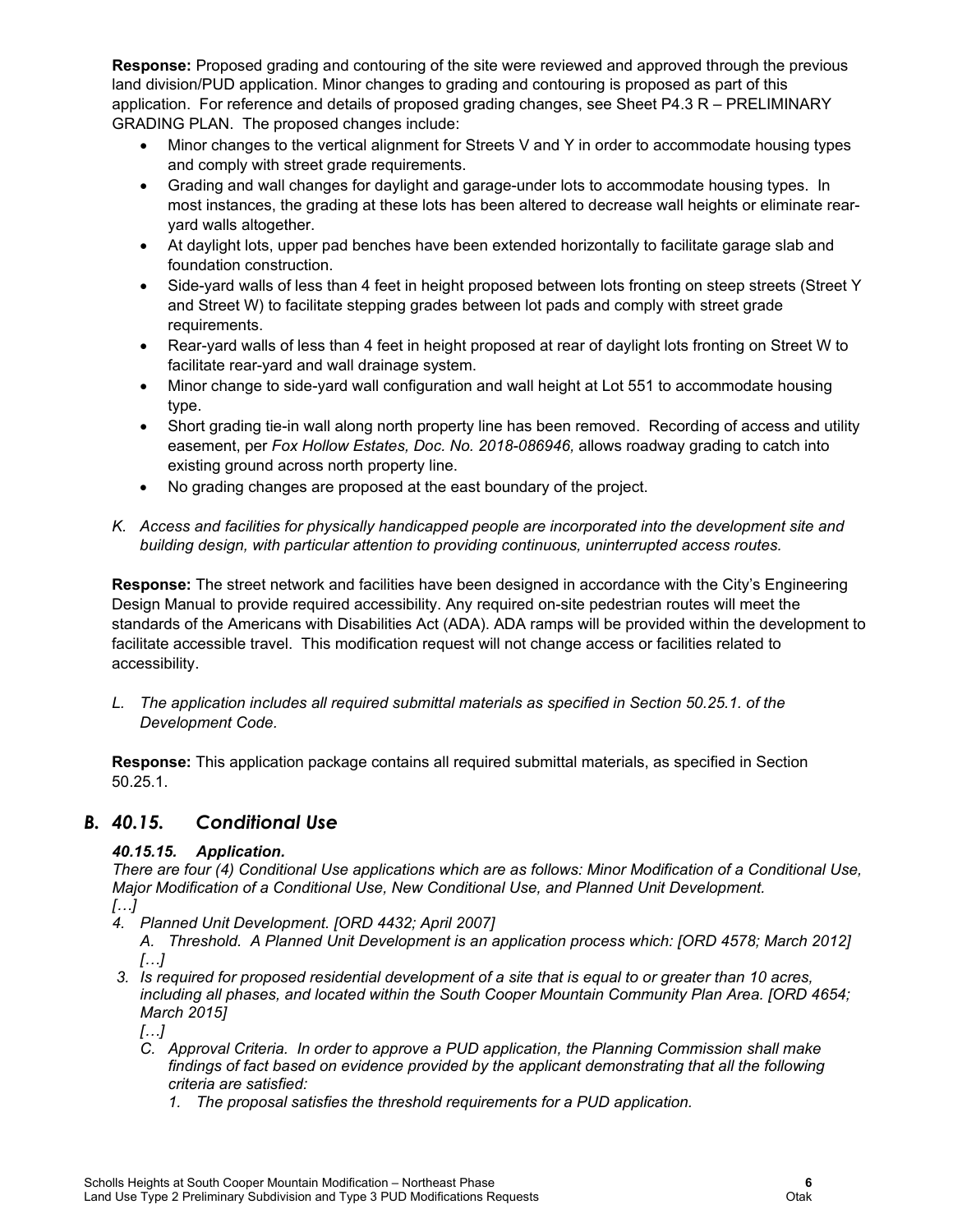**Response:** The Scholls Heights at South Cooper Mountain PUD occupies 132.15 acres of land and is located within the South Cooper Mountain Community Plan Area. The threshold requirements of 4.A.3 and 4.C.1 have been met.

*2. All City application fees related to the application under consideration by the decision-making authority have been submitted.* 

**Response:** All required fees have been submitted with this application.

*3. The proposal meets the Site Development Requirement for setbacks within the applicable zoning district*  for the perimeter of the parent parcel unless otherwise provided by Section 60.35.10.03.

**Response:** Minor revisions to the approved setbacks are proposed with this modification application. Per 60.35.10, the applicant proposes that for those detached single family lots adjacent to open space in the entire Scholls Heights PUD, a reduction of rear setbacks is allowed. This reduction is proposed for decks more than 30 inches above ground, from the current 15 feet that is permitted to a reduced deck setback of 5 feet. Also see Section 60.35.10, addressed below. The proposed reduced setback for detached single family homes is to be applied to the overall PUD, with the following specific lots proposed for reduced rear setbacks:

- Lots 56 through 78;
- Lots 117 through 137;
- Lots 166 through 170;
- Lots 310 through 319;
- Lots 329 through 335;
- Lots 520 through 524; and
- Lots 539 through 570

|                        |                |               | Rear loaded      | Rear loaded      |  |
|------------------------|----------------|---------------|------------------|------------------|--|
|                        |                |               |                  |                  |  |
| Condition / Product    | Front          | Front loaded  | townhomes        | townhomes        |  |
|                        | loaded         | single family | without driveway | with driveway    |  |
|                        | townhomes      | detached      | parking          | parking          |  |
| Zone                   | R <sub>2</sub> | R4, R5, R7    | R <sub>2</sub>   | R <sub>2</sub>   |  |
| Front building setback | 12'            | 12'           | 10'              | 10'              |  |
| Front garage setback   | 20'            | 20'           | <b>NA</b>        | <b>NA</b>        |  |
| Porch setback          | 10'            | 10'           | <b>NA</b>        | <b>NA</b>        |  |
| Side building setback  | $0'$ (5' for   | $3'$ (6' for  | $0'$ (5' for end | $0'$ (5' for end |  |
|                        | end lots)      | corner lots)  | lots)            | lots)            |  |
| Rear building setback  | 15'            | 15'           | 4'               | 20'              |  |
| Rear building setback  |                |               |                  |                  |  |
| for decks over 30      |                |               |                  |                  |  |
| inches high for lots   | N/A            | 5'            | N/A              | N/A              |  |
| abutting Open Space    |                |               |                  |                  |  |
| Rear garage setback    | ΝA             | <b>NA</b>     | 4'               | 20'              |  |

*4. The proposal complies with the applicable policies of the Comprehensive Plan.* 

**Response:** As outlined in Section III, the revised phasing continues to comply with the applicable policies of the Comprehensive Plan.

*5. The size, dimensions, configuration, and topography of the site and natural and man-made features on the site can reasonably accommodate the proposal.* 

**Response:** No significant physical revisions to the approved proposal are proposed. The revisions associated with the modification application will not change or impact the ability of the site to accommodate the proposed PUD.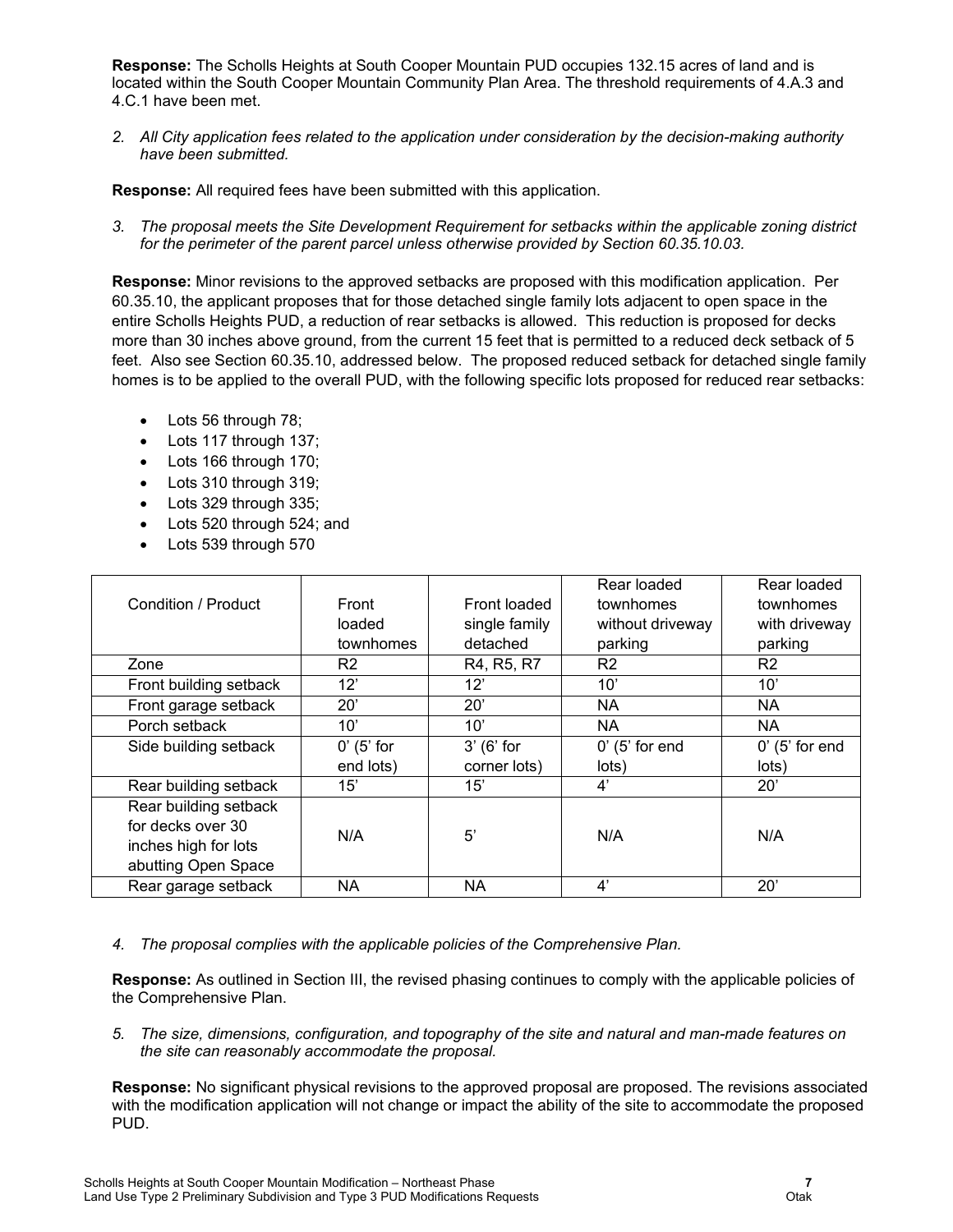*6. The location, size, and functional characteristics of the proposal are such that it can be made reasonably compatible with and have a minimal impact on livability and appropriate development of properties in the surrounding area of the subject site.* 

**Response:** No significant physical revisions to the approved proposal are proposed. The phasing revisions will not change the location, size or functional characteristics of the site or its compatibility with the surrounding area.

*7. The width of proposed lots or staggering of building setbacks within detached residential developments vary so as to break up the monotony of long blocks and provide for a variety of home shapes and sizes, while giving the perception of open spaces between homes.*

**Response:** No significant physical revisions to the approved proposal are proposed. The phasing revision does not revise the number of the approved lots, with minor changes to lot dimensions on majority of lots and a reconfiguration of lots between Streets W and Street Z in the NE-North phase. Original lot 604 was deleted in area between Street Z and Street W, and the lot added back in as lot 618-2 off Street W. The proposal will continue to provide staggering and variation of setbacks and a variety of housing type. See Sheets P2.3R and P3.3R of the Plan Set.

*8. The lessening of the Site Development Requirements results in significant benefits to the enhancement of site, building, and structural design, preservation of natural features and the surrounding neighborhood as outlined in Section 60.35.15.* 

**Response:** The only lessening of the Site Development Requirements is related to the reduction of rear setbacks for decks of detached single family lots with rear lot lines abutting open space. This allows greater development of decks with views and access to open space, while still preserving the natural features of the open space areas. This will benefit residents with lots abutting opens space, while affecting no impact on the surrounding neighborhood.

- *9. The proposal provides improved open space that is accessible and usable by persons living nearby. Open space meets the following criteria unless otherwise determined by the Planning Commission through Section 60.35.15.:* 
	- *a. The dedicated land forms a single parcel of land except where the Planning Commission determines two (2) parcels or more would be in the public interest and complement the overall site design.*
	- *b. The shape of the open space is such that the length is not more than three (3) times the width the purpose of which is to provide usable space for a variety of activities except where the Planning Commission determines a greater proportioned length would be in the public interest and complement the overall site design.*
	- *c. The dedicated land(s) is located to reasonably serve all lots for the development, for which the dedication is required.*

**Response:** The revisions proposed in the modification application do not affect the amount of open space provided, nor does it change the location or shape of the approved open space. The open space requirements per phase will change slightly due to further breakdown of the NE Phase into NE-S and NE-N. Those changes are discussed later in this narrative. All open space requirements will continue to be met with this requested phasing modification. Additional details on Open Space requirements are addressed below.

*10. [ORD 4578; March 2012] For proposals within the SC-S (Station Community-Sunset) zoning district, the requirements identified in Sections 20.20.40.2. and 20.20.40.3. are satisfied.* 

**Response:** The site is not within the SC-S zoning district. This criterion is not applicable.

*11. If the application proposes to develop the PUD over multiple phases, the decision-making authority may approve a time schedule of not more than five (5) years for the multiple development phases. If a phased PUD has been approved, development applications for the future phases of the PUD shall be filed within five (5) years unless the PUD has received an extension approval pursuant to Section 50.93. of the Development Code. [ORD 4654; March 2015]*

**Response:** As approved, the PUD will be developed over multiple phases. This application proposes a revision to the Northeast phase by bifurcating the Phase into Northeast-North and Northeast-South; however, this proposed revision does not alter any other aspects of the proposed phasing.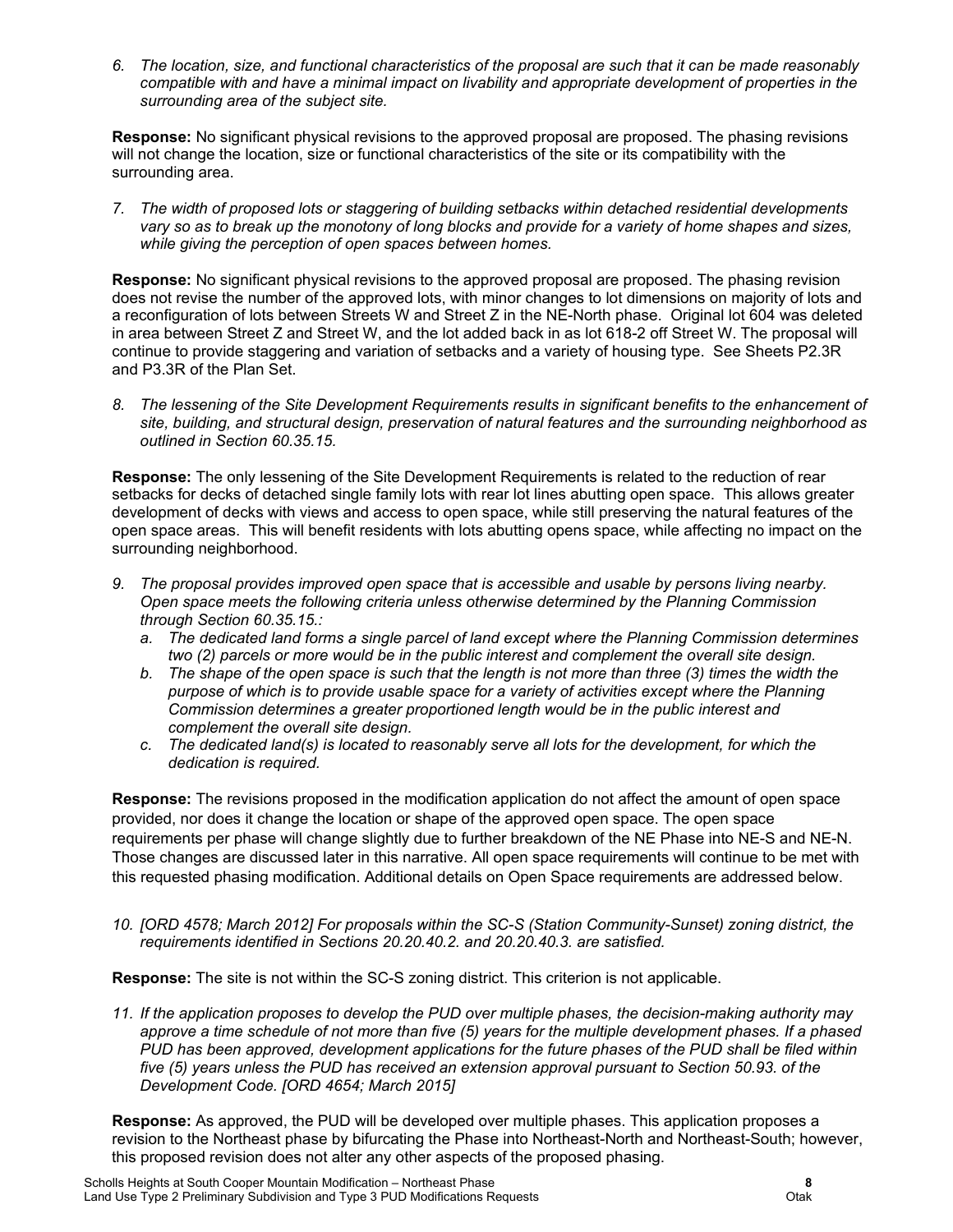*12. Applications and documents related to the request, which will require further City approval, shall be submitted to the City in the proper sequence.* 

**Response:** This application includes this Modification of Decision application. No additional required applications have been identified at this time.

## *C. 40.45. Land Division and Reconfiguration*

### *40.45.15.5 Preliminary Partition*

*[…]*

- *5. Preliminary Subdivision.* 
	- *A. Threshold. An application for Preliminary Subdivision shall be required when the following threshold applies:*
		- *1. The creation of four (4) or more new lots from at least one (1) lot of record in one (1) calendar year.*

**Response:** The proposal is to modify the Northeast phase, by bifurcating the Phase into Northeast-North and Northeast-South; however, this proposed revision does not alter any other partitioning aspects of the proposed phasing. This represents a revision to the PUD subdivision conditions of approval approved by Final Order No. LD2017-0009 PUD. Per 50.95 Modification of a Decision, a modification of a condition of a Type 2 decision is subject to the Type 2 process. The approved PUD subdivision was approved as a Type 2 decision and is subject to Type 2 review and approval. However, the PUD Decision is also being modified and the PUD Modification and LD Modification will be reviewed concurrently; therefore, both of the applications will be reviewed under the Type 3 procedure.

- *C. Approval Criteria. In order to approve a Preliminary Subdivision application, the decision making authority shall make findings of fact based on evidence provided by the applicant demonstrating that all the following criteria are satisfied:*
	- *1. The application satisfies the threshold requirements for a Preliminary Subdivision application. If the parent parcel is subject to a pending Legal Lot Determination under Section 40.47., further division of the parent parcel shall not proceed until all of the provisions of Section 40.47.15.1.C. have been met.*

**Response:** The approved PUD preliminary subdivision created 677 lots. The parent parcels are not subject to a pending Legal Lot Determination. This criterion is met.

*2. All City application fees related to the application under consideration by the decision making authority have been submitted.*

**Response:** All required fees have been submitted with this application.

*3. The proposed development does not conflict with any existing City approval, except the City may modify prior approvals through the subdivision process to comply with current Code standards and requirements.*

**Response:** There is an existing PUD preliminary subdivision approval for this site (LD2017-0009 PUD) as well as an existing Conditional Use – Planned Unit Development and related applications (CU2017-0010 et al). This application is a modification to these prior approvals.

*4. Oversized lots resulting from the subdivision shall have a size and shape which will facilitate the future potential partitioning or subdividing of such oversized lots in accordance with the requirements of the Development Code. In addition, streets, driveways, and utilities shall be sufficient to serve the proposed subdivision and future potential development on oversized lots. Easements and rights-of-way shall either exist or be proposed to be created such that future partitioning or subdividing is not precluded or hindered, for either the oversized lot or any affected adjacent lot.* 

**Response:** No new lots are proposed with this phasing modification request.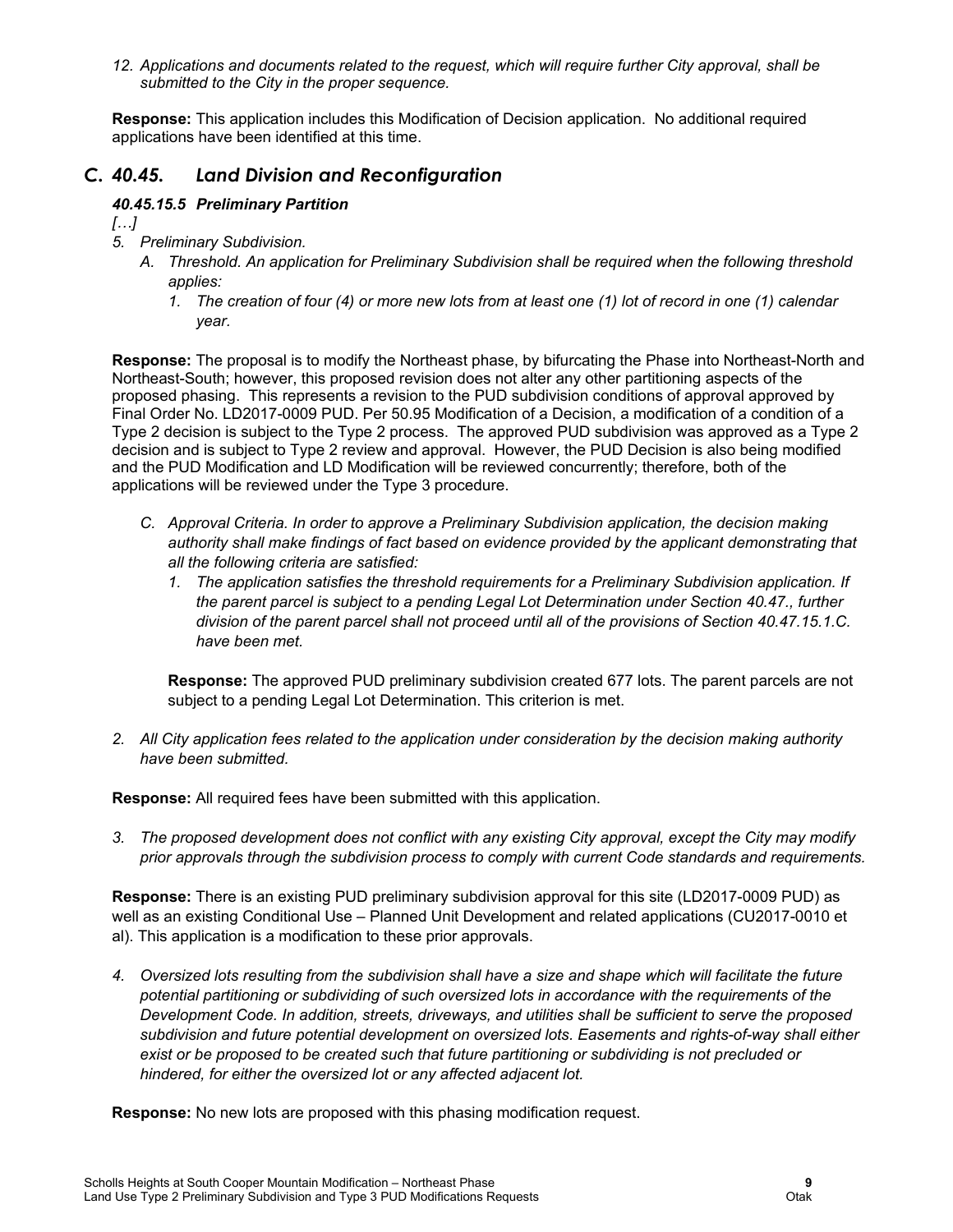*5. If phasing is requested by the applicant, the requested phasing plan meets all applicable City standards and provides for necessary public improvements for each phase as the project develops.*

**Response:** The approved PUD is proposed to be developed in 7 phases. This modification splits the Northeast phase into Northeast-North and Northeast-South, so there are now 8 proposed phases of development. The proposed revised phasing plan and associated public improvements for each phase are shown on Sheet P0.5R. The appropriate development applications will be submitted within 5 years of PUD approval or an extension will be filed within that time frame. This criterion is met.

*6. Applications that apply the lot area averaging standards of Section 20.05.15.D. shall demonstrate that the resulting land division facilitates the following:* 

**Response:** The approved PUD requested a reduction to minimum lot sizes through the PUD process rather than the lot averaging standards of Section 20.05.15.D. This criterion is not applicable.

*7. Applications that apply the lot area averaging standards of Section 20.05.50.1.B do not require further Adjustments or Variance for the Land Division.*

**Response:** The approved PUD requested a reduction to minimum lot sizes through the PUD process rather than the lot averaging standards of Section 20.05.15.D. This criterion is not applicable.

*8. The proposal does not create a parcel which will have more than one (1) zoning designation.*

**Response:** No changes to the approved lots are proposed. This criterion is met.

*9. Applications and documents related to the request requiring further City approval shall be submitted to the City in the proper sequence.*

**Response:** All required applications and documents have been submitted. Additional applications and documents will be submitted as required. This criterion is met.

## **VI. Compliance with Chapter 50 Procedures**

## *A. 50.95. Modification of a Decision.*

## **Planned Unit Development**

*1. An applicant or successor in interest may file with the Director an application to modify a prior decision that was the subject of a Type 1, Type 2 or Type 3 procedure. In addition to other requirements, such an*  application to modify a prior decision shall describe the nature of the proposed change to the original *decision and the basis for that change, including the applicable facts and law, together with the fee prescribed for that application type necessary to modify the prior decision. Such an application to modify a prior decision shall be subject to the approval criteria and development regulations in effect when the Director receives a complete application for the modification.* 

**Response:** This application modifies two prior decisions (CU2017-0010 and LD2017-0009 PUD) which were approved through the Type 3 process. The proposed modifications impact LD2017-0009 and CU2017-0010 PUD; therefore, this request is subject to the provisions of this section. Overall, the proposed changes are described below:

- 1. Lot configuration modifications within the NE Phase no change to NE Phase boundary, no net change in lot count;
- 2. Open space modifications within the NE Phase no change to NE Phase boundary, no net change in overall open space requirements for NE Phase;
- 3. Construction of a stormwater facility (Pond 3) and associated outfall to service upper portion of NE Phase;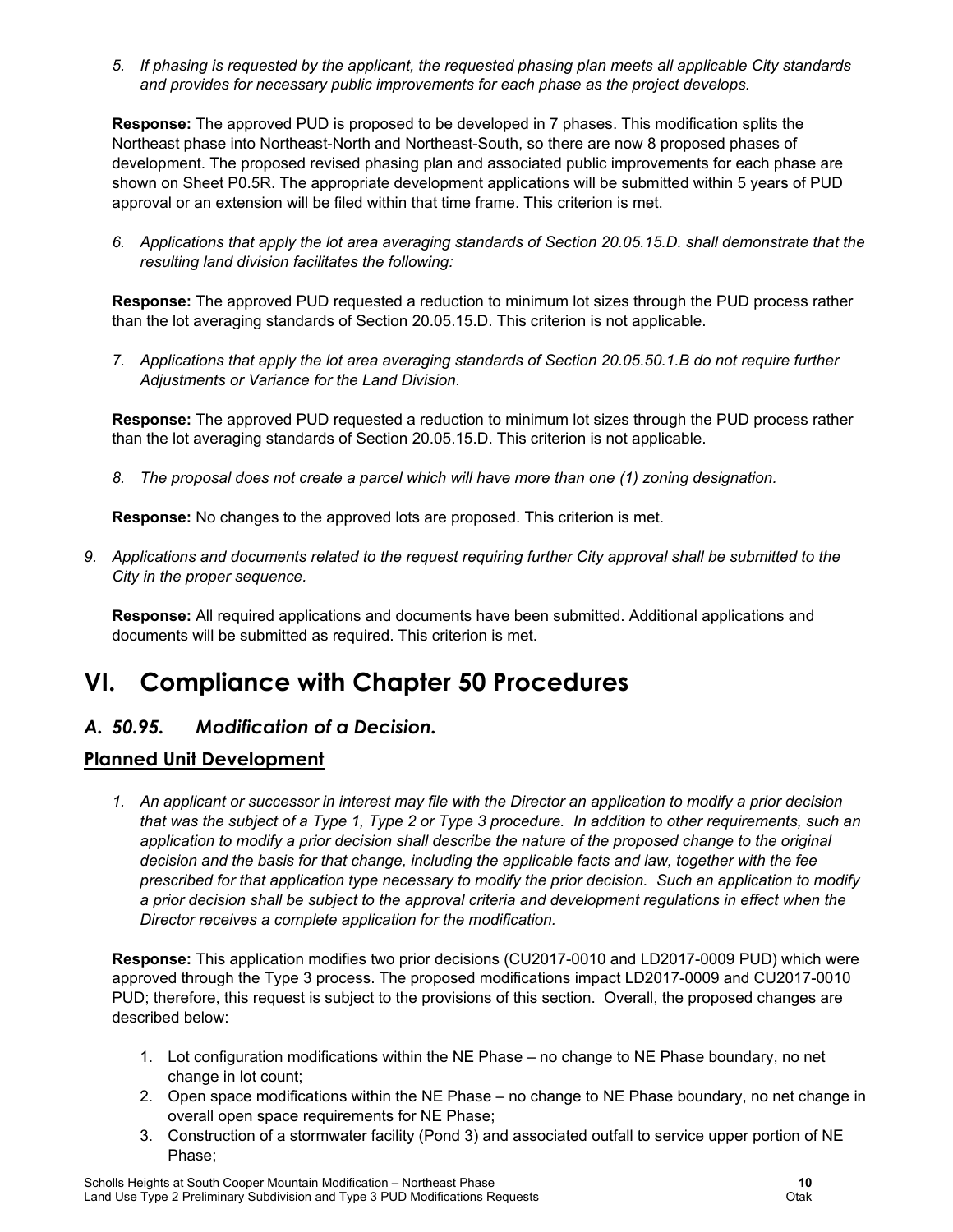- 4. Construction of emergency fire access road, including drainage culverts (headwalls not required);
- 5. Modifications to grading for some roadways and lots (greater than 4 feet vertical from approved); and

6. For single family detached homes in the entire Scholls Heights PUD with rear setbacks adjacent to open space, reduction of rear setbacks from 15 feet to 5 feet for decks greater than 30-inches above the ground.

The nature of the proposed changes and the basis for the proposed changes are described and addressed in the findings in this narrative, and are focused on compliance with both Chapters 20 and 40 (above) and Chapter 60 (below). These findings specifically address the applicable approval criteria and development regulations within those Chapters. Modifications to a specific condition related to open space are addressed below.

*2. An application for modification is subject to pre-application conference and completeness review; provided, the Director shall only require an application for modification to contain information that is relevant or necessary to address the requested change or the facts and regulations on which it is based. An application for modification is not subject to the neighborhood review meeting requirement.* 

**Response:** A pre-application conference was held on November 10, 2020. See Appendix G. No neighborhood review meeting was required, per City staff, and no meeting was held.

*3. An application for modification does not extend the deadline for filing an appeal and does not stay appeal proceedings. An application for modification is subject to the 120-day requirement pursuant to ORS 227.178.* 

**Response:** This application does not extend the deadline for filing an appeal.

*4. Only a decision that approves or conditionally approves an application can be modified. A decision denying an application cannot be modified. Refer to Section 50.99.* 

**Response:** The original decision approved the application and is eligible for modification.

*5. An application for modification shall be subject to a Type 1, Type 2, or Type 3 procedure as determined by the Director.*

**Response:** The application for modification of LD2017-0009 PUD is subject to Type 2 review, and the application for modification of CU2017-0010 is subject to Type 3 review. Because the applications are being reviewed concurrently, they are subject to Type 3 review.

*6. The process type for an application to modify a decision shall be based upon the thresholds for the appropriate application listed in Chapter 40. In all cases, regardless of the thresholds listed in Chapter 40,*  when a proposed modification involves a condition of approval, that condition of approval can be modified *or removed only by the same decision making authority that issued the original decision and through the same procedure that was followed to establish the condition to be modified. Modification or removal of a condition of approval shall only be granted if the decision making authority determines any one of the following:* 

*D. A new or modified condition would better accomplish the purpose of the original condition.*

**Response:** There is only one Condition of Approval being requested for Modification.By revising the approved phasing, this application specifically modifies Condition of Approval #B.5 of CU2019-0032 related to the amount of open space required for each phase:

*"Provide a plan showing the development of the required open space, as listed below, for each phase of development. Open space constructed in excess of that required in previous phases may be used to meet the open space requirements for subsequent phases. The open space requirements are approximately 173 square feet of active and 691 square feet of total open space per dwelling unit.*

*<sup>[…]</sup>*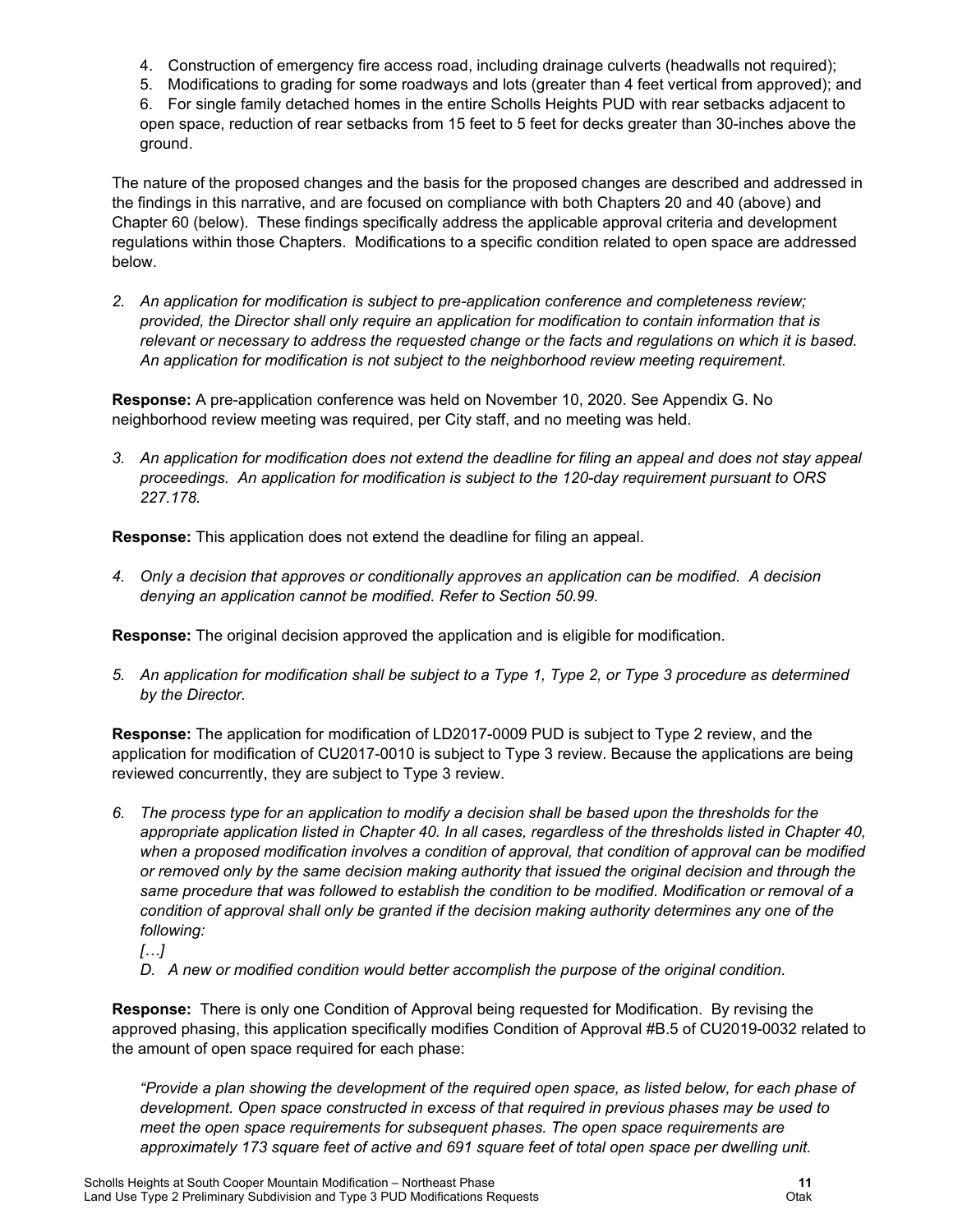- *a. East: 0.78 acres active open space and 3.11 acres total open space.*
- *b. West: 0.57 acres of active open space and 2.28 acres of total open space.*
- *c. Northwest: 0.39 acres of active open space and 1.57 acres of total open space.*
- *d. Central: 0.32 acres of active open space and 1.27 acres of total open space.*
- *e. Northeast: 0.51 acres of active open space and 2.05 acres of total open space.*
- *f. North: 0.11 acres of active open space and 0.45 acres of total open space.*
- *g. South: 0.85 acres of active open space and 3.42 acres of total open space."*

The previously approved phasing modification required 2.05 acres of total open space and 0.51 acres of active open space for the Northeast phase (129 lots). Breaking the Northeast Phase into two separate phases will break down Northeast Phase active open space/open space requirements as follows: Northeast – South (31 lots) : 0.50 acres open space, 0.12 acres active open space Northeast – North (98 lots): 1.55 acres open space, 0.39 acres active open space

Since the proposed Northeast-South only contains 0.15 acres of open space, we are including the proposed storm easement to build Pond 3 with the Northeast-South phase that is located in the future Central Phase. This open space area will also be included in the Northeast-North cumulative open space area so it will keep the total in the two Northeast phases above the previously approved.

Table 3 below and Sheet L1.0R demonstrate how the revised phasing of the Northeast Phase continues to meet and exceed the open space and active open space requirements.

| <b>Phase</b>     | <b>Open Space</b><br><b>Required</b> | <b>Open Space</b><br><b>Provided</b> | <b>Active Open</b><br><b>Space</b> | <b>Active Open Space</b><br><b>Provided</b> |
|------------------|--------------------------------------|--------------------------------------|------------------------------------|---------------------------------------------|
|                  |                                      |                                      | <b>Required</b>                    |                                             |
| East             | 3.11                                 | 8.62                                 | 0.78                               | 1.13                                        |
| West             | 2.28                                 | 5.4                                  | 0.57                               | 0.30                                        |
| <b>Northwest</b> | 1.57                                 | 1.19                                 | 0.39                               | 0.44                                        |
| Central*         | 1.27                                 | 9.32                                 | 0.32                               | 0.29                                        |
| <b>Northeast</b> | 2.05                                 | 4.15                                 | 0.51                               | 4.05                                        |
| Northeast-S*     | 0.50                                 | 1.02                                 | 0.12                               | 0.15                                        |
| Northeast-N**    | 1.55                                 | 1.05                                 | 0.39                               | 0.92                                        |
| <b>North</b>     | 0.45                                 | 5.13                                 | 0.11                               | 1.01                                        |
| South            | 3.42                                 | $\Omega$                             | 0.85                               | 0.75                                        |
| <b>Total</b>     | 14.14                                | 31.73                                | 3.54                               | 4.97                                        |

*Table 3. Modification to Approved Open Space by Phase*

\*Approximately 0.92 acres of open space in Central Phase will be included in Northeast-South phase with dedication of storm easement.

\*\* The Northeast-N phase will use the excess open space from Northeast-S phase to keep the cumulative above the previously approved Northeast Phase.

## **Land Division**

*1. An applicant or successor in interest may file with the Director an application to modify a prior decision that was the subject of a Type 1, Type 2 or Type 3 procedure. In addition to other requirements, such an*  application to modify a prior decision shall describe the nature of the proposed change to the original *decision and the basis for that change, including the applicable facts and law, together with the fee prescribed for that application type necessary to modify the prior decision. Such an application to modify a prior decision shall be subject to the approval criteria and development regulations in effect when the Director receives a complete application for the modification.* 

**Response:** This application modifies two prior decisions (CU2017-0010 and LD2017-0009 PUD) which were approved through the Type 3 process. The proposed modifications impact LD2017-0009 and CU2017-0010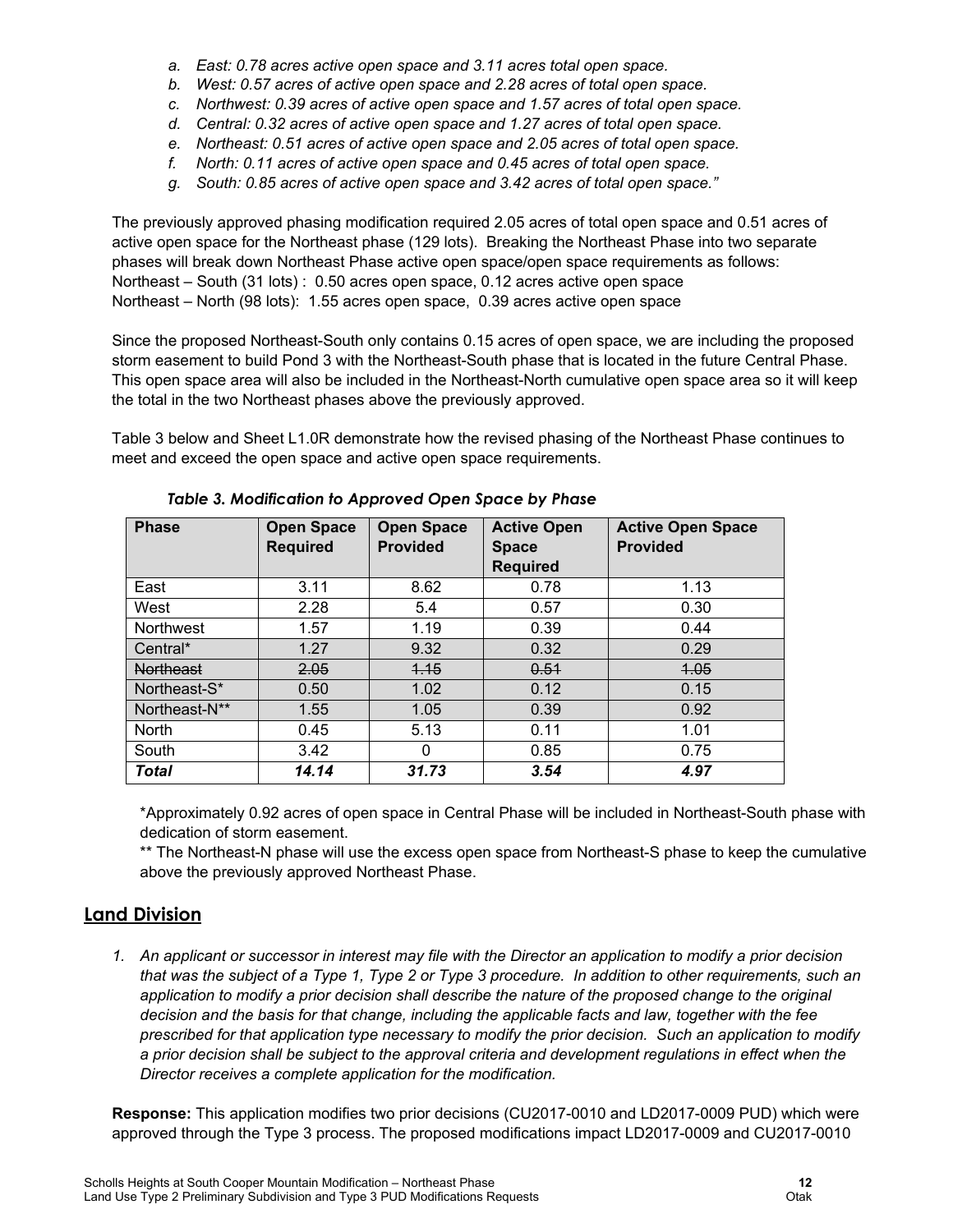PUD; therefore, this request is subject to the provisions of this section. Overall, the proposed changes are described below:

- 1. Lot configuration modifications within the NE Phase no change to NE Phase boundary, no net change in lot count;
- 2. Open space modifications within the NE Phase no change to NE Phase boundary, no net change in overall open space requirements for NE Phase;
- 3. Construction of a stormwater facility (Pond 3) and associated outfall to service upper portion of NE Phase;
- 4. Construction of emergency fire access road, including drainage culverts (headwalls not required);
- 5. Modifications to grading for some roadways and lots (greater than 4 feet vertical from approved); and

6. For single family detached homes in the entire Scholls Heights PUD with rear setbacks adjacent to open space, reduction of rear setbacks from 15 feet to 5 feet for decks greater than 30-inches above the ground.

The nature of the proposed changes and the basis for the proposed changes are described and addressed in the findings in this narrative, and are focused on compliance with both Chapters 20 and 40 (above) and Chapter 60 (below). These findings specifically address the applicable approval criteria and development regulations within those Chapters. Modifications to a specific condition related to open space are addressed above.

*2. An application for modification is subject to pre-application conference and completeness review; provided, the Director shall only require an application for modification to contain information that is relevant or necessary to address the requested change or the facts and regulations on which it is based. An application for modification is not subject to the neighborhood review meeting requirement.* 

**Response:** A pre-application conference was held on November 10, 2020. See Appendix G. No neighborhood review meeting was required, per City staff, and no meeting was held.

*3. An application for modification does not extend the deadline for filing an appeal and does not stay appeal proceedings. An application for modification is subject to the 120-day requirement pursuant to ORS 227.178.* 

**Response:** This application does not extend the deadline for filing an appeal.

*4. Only a decision that approves or conditionally approves an application can be modified. A decision denying an application cannot be modified. Refer to Section 50.99.* 

**Response:** The original decision approved the application and is eligible for modification.

*5. An application for modification shall be subject to a Type 1, Type 2, or Type 3 procedure as determined by the Director.*

**Response:** The application for modification of LD2017-0009 PUD is subject to Type 2 review, and the application for modification of CU2017-0010 is subject to Type 3 review. Because the applications are being reviewed concurrently, they are subject to Type 3 review.

- *6. The process type for an application to modify a decision shall be based upon the thresholds for the appropriate application listed in Chapter 40. In all cases, regardless of the thresholds listed in Chapter 40,*  when a proposed modification involves a condition of approval, that condition of approval can be modified *or removed only by the same decision making authority that issued the original decision and through the same procedure that was followed to establish the condition to be modified. Modification or removal of a condition of approval shall only be granted if the decision making authority determines any one of the following:* 
	- *[…]*
	- *D. A new or modified condition would better accomplish the purpose of the original condition.*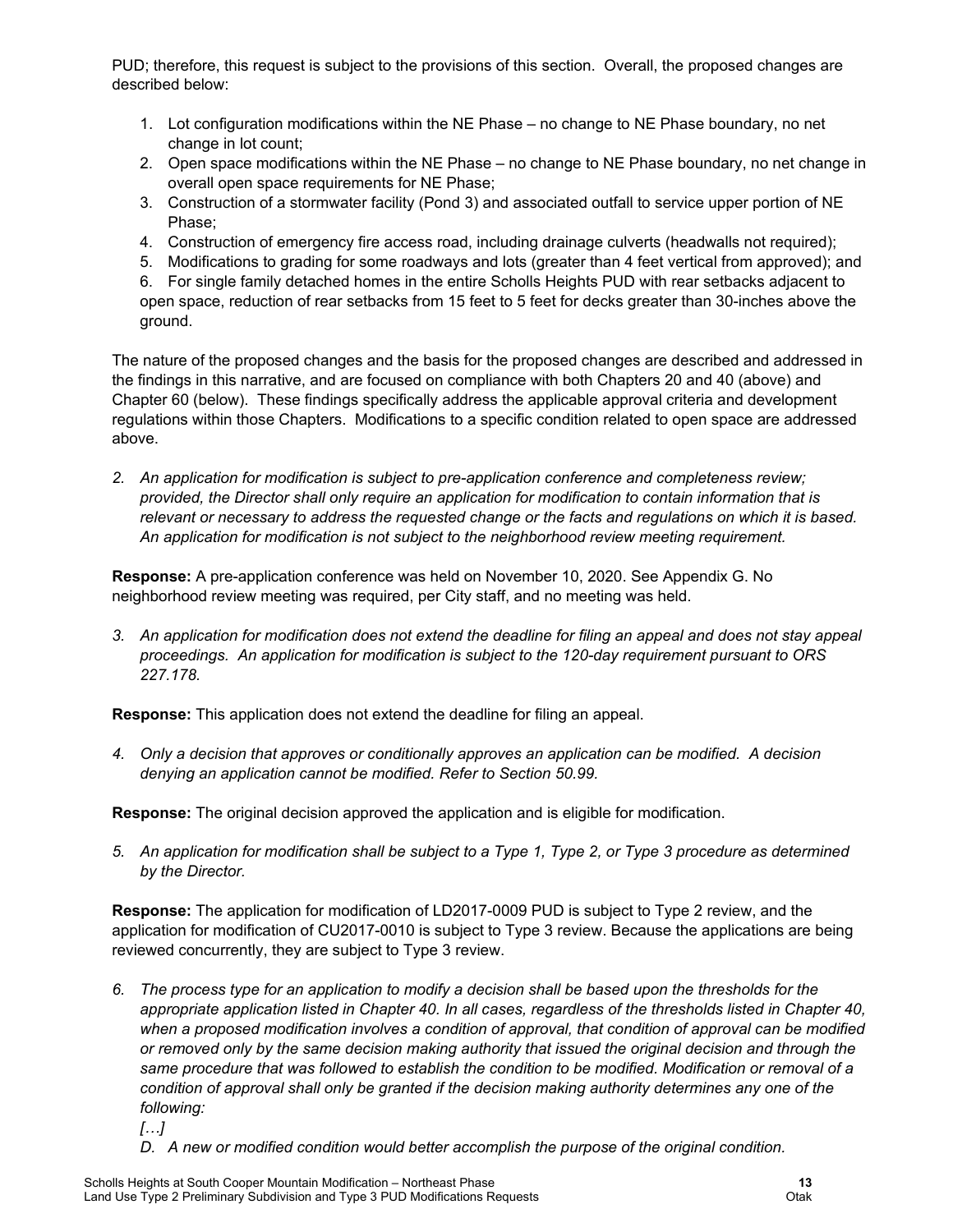**Response:** There is only one Condition of Approval being requested for Modification, and no conditions of approval under the Land Division are being proposed. **T**his application only modifies Condition of Approval #B.5 of CU2019-0032 related to the amount of open space required for each phase, which is addressed above.

## **VII. Compliance with Chapter 60 Special Requirements**

## *A. 60.15. Land Division Standards*

### *60.15.10. Grading Standards.*

*1. Applicability. The on-site surface contour grading standards specified in Section 60.15.10.3. are applicable to all land use proposals where grading is proposed, including land division proposals and design review proposals, as applicable. This Section does not supersede Section 60.05.25. (Design Review) and the exemptions listed in Section 60.15.10.2. will apply equally to design review proposals.*

**Response:** Proposed grading and contouring of the site were reviewed and approved through the previous land division/PUD application. Minor changes to grading and contouring is proposed as part of this application. For reference and details of proposed grading changes, see Sheet P4.3 R – PRELIMINARY GRADING PLAN. The proposed changes include:

- Minor changes to the vertical alignment for Streets V and Y in order to accommodate housing types and comply with street grade requirements.
- Grading and wall changes for daylight and garage-under lots to accommodate housing types. In most instances, the grading at these lots has been altered to decrease wall heights or eliminate rearyard walls altogether.
- At daylight lots, upper pad benches have been extended horizontally to facilitate garage slab and foundation construction.
- Side-yard walls of less than 4 feet in height proposed between lots fronting on steep streets (Street Y and Street W) to facilitate stepping grades between lot pads and comply with street grade requirements.
- Rear-yard walls of less than 4 feet in height proposed at rear of daylight lots fronting on Street W to facilitate rear-yard and wall drainage system.
- Minor change to side-yard wall configuration and wall height at Lot 551 to accommodate housing type.
- Short grading tie-in wall along north property line has been removed. Recording of access and utility easement, per *Fox Hollow Estates, Doc. No. 2018-086946,* allows roadway grading to catch into existing ground across north property line.
- No grading changes are proposed at the east boundary of the project.

## *B. 60.35. Planned Unit Development*

### *60.35.10. Modification of Base Zoning Standards.*

#### *C. Rear setbacks.*

*1. Rear setbacks shall be the same as the designated zone for the parent parcel for lots abutting the perimeter of the proposed development excepting alley accessed lots for which rear setbacks may be reduced to four (4) feet for alley-accessed lots with no less than a 20-foot alley width.*

**Response:** Minor revisions to the approved setbacks are proposed with this modification application. Per 60.35.10, the applicant proposes that for those detached single family lots adjacent to open space in the Scholls Heights PUD, a reduction of rear setbacks is allowed. This reduction is proposed for decks more than 30 inches above ground, from the current 15 feet that is permitted to a reduced deck setback of 5 feet. See above for table referencing rear setbacks for decks over 30 inches high.

## *C. 60.55. Transportation Facilities*

### *60.55.10. General Provisions.*

*1. All transportation facilities shall be designed and improved in accordance with the standards of this code and the Engineering Design Manual and Standard Drawings. In addition, when development abuts or impacts a transportation facility under the jurisdiction of one or more other governmental agencies, the City shall condition the development to obtain permits required by the other agencies.*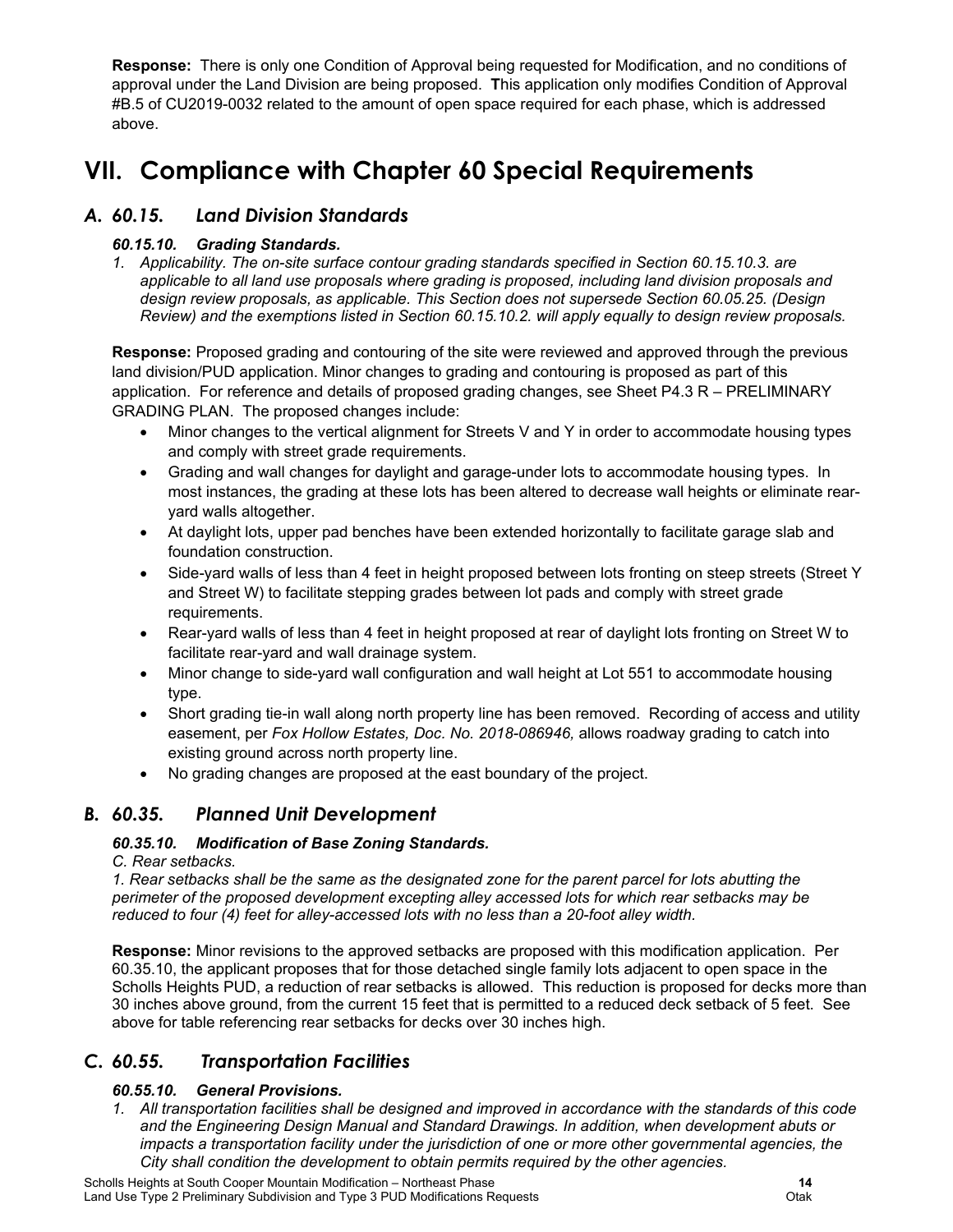**Response:** Development is proposed with this modification request. The transportation facilities proposed for Scholls Heights at South Cooper Mountain reflect the South Cooper Mountain Community Plan and are designed in accordance with the City of Beaverton's Engineering Design Manual and standard drawings.

The proposed development abuts SW Scholls Ferry Road and SW Tile Flat Road, both of which are Washington County transportation facilities, and the Urban Growth Boundary (UGB). As per 60.55.10(1) it is understood that the City will condition the development to obtain permits required by Washington County. This application proposes adherence to the current conditions of approval related to Scholls Ferry Road and Tile Flat Road frontage improvements.

*2. In order to protect the public from potentially adverse impacts of the proposal, to fulfill an identified need for public services related to the development, or both, development shall provide traffic capacity, traffic safety, and transportation improvements in rough proportion to the identified impacts of the development.* 

**Response:** This application proposes adherence to the current conditions of approval related to Scholls Ferry Road and Tile Flat Road frontage improvements. Overall, the transportation system serving the site has been approved under prior land use decisions, with the approved Transportation System Plan. No overall changes to the transportation system plan are proposed and all streets within the site are designed to continue with development of adjacent sites.

The proposed modifications in this application will split the Northeast phase of Scholls Heights at South Cooper Mountain PUD into two phases: Northeast-North and Northeast-South. The Northeast-North and Northeast-South phases will be primarily served by Road 8B through the connection with Strobel Road and local street extensions for the pending Phase 1A Site Development permit. An interim emergency fire access to the proposed NE-S and NE-N phases will be along the future Barrows Road alignment from Tile Flat Road to the NE corner of the Scholls Heights PUD (Alignment 6 of the TSP).

*3. For applications that meet the threshold criteria of section 60.55.15. (Traffic Management Plan) or of section 60.55.20. (Traffic Impact Analysis), these analyses or limited elements thereof may be required.*

**Response:** Development is proposed in the Northeast Phase with this modification request and the threshold criteria of Section 60.55.20 is met. Therefore, a Traffic Impact Analysis is required. The applicant has provided a TIA update as Appendix H.

*4. Intersection performance shall be determined using the Highway Capacity Manual 2000 published by the Transportation Research Board. The City Engineer may approve a different intersection analysis method prior to use when the different method can be justified. Terms used in this subsection are defined in the Highway Capacity Manual 2000....*

**Response:** The Traffic Impact Analysis provided with the previously-approved applications utilized the Highway Capacity Manual 2000 for analysis and employed the City's standards above. It resulted in a series of recommendations for improvements to roadways, access and capacity. The applicant has also provided a TIA update as Appendix H, which is reflective of the proposed modifications and revisions to the conditions of approval.

### *60.55.20. Traffic Impact Analysis.*

*For each development proposal that exceeds the Analysis Threshold of 60.55.20.2, the application for land use or design review approval shall include a Traffic Impact Analysis as required by this code. The Traffic Impact Analysis shall be based on the type and intensity of the proposed land use change or development and its estimated level of impact to the existing and future local and regional transportation systems.*

**Response:** Development is proposed in the Northeast Phase with this modification request and the threshold criteria of Section 60.55.20 is met. Therefore, a Traffic Impact Analysis is required. The applicant has provided a TIA update as Appendix H.

#### *60.55.25. Street and Bicycle and Pedestrian Connection Requirements.*

*1. All streets shall provide for safe and efficient circulation and access for motor vehicles, bicycles, pedestrians, and transit. Bicycle and pedestrian connections shall provide for safe and efficient circulation and access for bicycles and pedestrians.*

**Response**: All proposed streets provide for safe and efficient circulation and access for motor vehicles, bicycles, pedestrians and transit. Bicycle and pedestrian connections shall provide for safe and efficient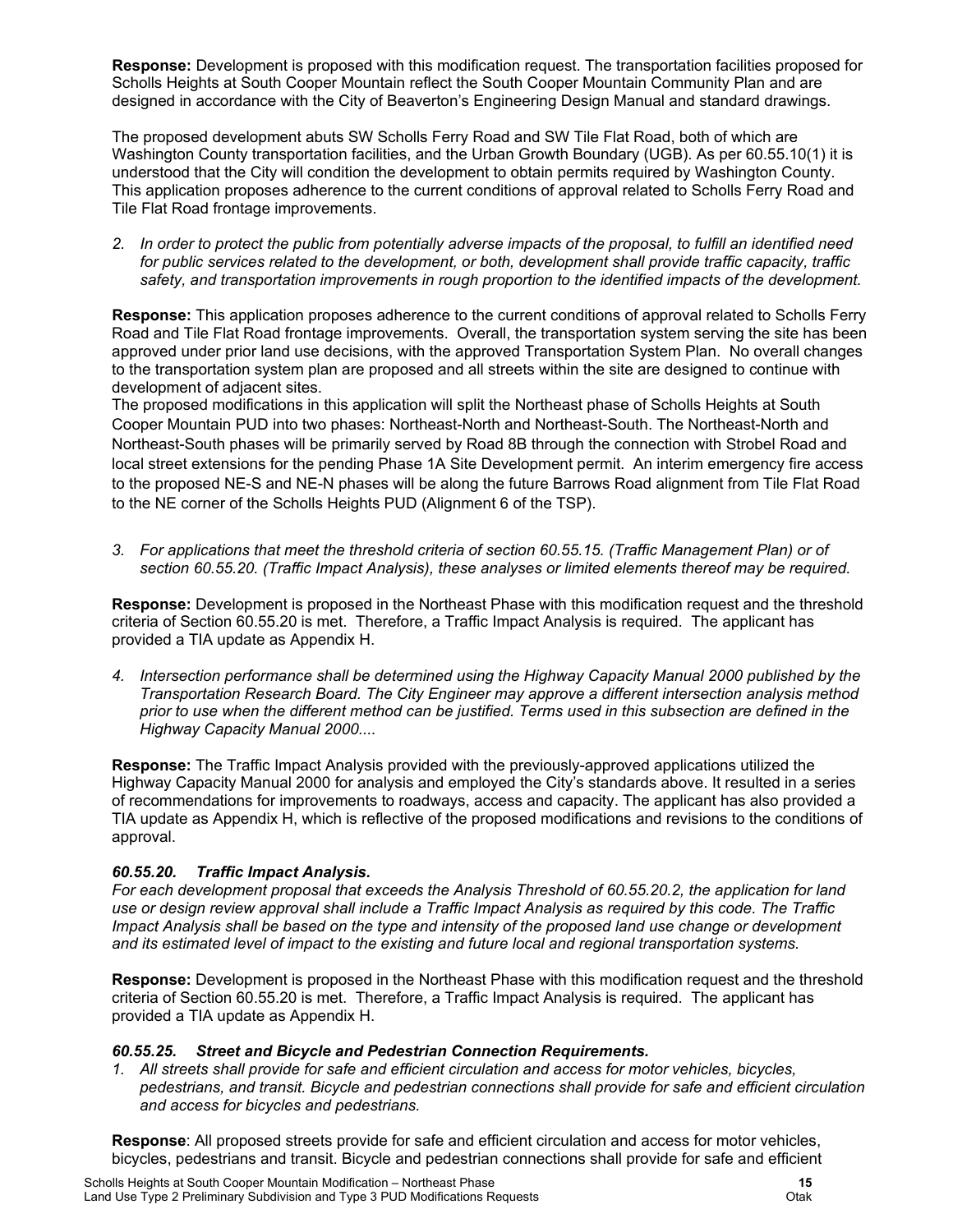circulation and access for bicycles and pedestrians. No changes are proposed to the approved plans for access, circulation and connectivity for vehicles and bicycles.

*2. The Comprehensive Plan Transportation Element Figures 6.1 through 6.23 and Tables 6.1 through 6.6 shall be used to identify ultimate right-of-way width and future Potential Street, bicycle, and pedestrian connections in order to provide adequate multi-modal access to land uses, improve area circulation, and reduce out-of-direction travel.*

**Response**: As part of the Transportation System Plan, the South Cooper Mountain Community Plan and prior land use approvals, the Comprehensive Plan Transportation Element Figures 6.1 through 6.23 and Tables 6.1 through 6.6 were used to identify ultimate right-of-way width and future Potential Street, bicycle, and pedestrian connections in order to provide adequate multi-modal access to land uses, improve area circulation, and reduce out-of-direction travel. No changes are proposed to the standards and locations of these facilities as part of this modification request.

*3. Where a future street or bicycle and pedestrian connection location is not identified in the Comprehensive Plan Transportation Element, where abutting properties are undeveloped or can be expected to be redeveloped in the near term, and where a street or bicycle and pedestrian connection is necessary to*  enable reasonably direct access between and among neighboring properties, the applicant shall submit *as part of a complete application, a future connections plan showing the potential arrangement of streets*  and bicycle and pedestrian connections that shall provide for the continuation or appropriate projection of *these connections into surrounding areas.*

**Response**: Development and an internal street network is proposed with this modification request. The transportation network was planned in accordance with the South Cooper Mountain Community Plan, including proposed connections to existing and planned street, bicycle, and pedestrian facilities. No changes are proposed to the standards and locations of these facilities as part of this modification request.

*4. Streets and bicycle and pedestrian connections shall extend to the boundary of the parcel under development and shall be designed to connect the proposed development's streets, bicycle connections, and pedestrian connections to existing and future streets, bicycle connections, and pedestrian connections. A closed-end street, bicycle connection, or pedestrian connection may be approved with a temporary design.*

**Response**: Development and an internal street network is proposed with this modification request. The transportation network was planned in accordance with the South Cooper Mountain Community Plan, including proposed connections to existing and planned street, bicycle, and pedestrian facilities. Proposed access and utility easements have been provided with the large lot subdivision plat to connect to adjacent developments. No changes are proposed to the standards and locations of these facilities as part of this modification request.

*5. Whenever existing streets and bicycle and pedestrian connections adjacent to or within a parcel of land are of inadequate width, additional right-of-way may be required by the decision-making authority.*

**Response**: SW Scholls Ferry Road and SW Tile Flat Road are adjacent to the development site, and additional right-of-way has been dedicated with Scholls Heights at South Cooper Mountain "large lot" plat per City and County standards.

*6. Where possible, bicycle and pedestrian connections shall converge with streets at traffic-controlled intersections for safe crossing.*

**Response**: Development and an internal street network is proposed with this modification request. The transportation network was planned in accordance with the South Cooper Mountain Community Plan, including proposed connections to existing and planned street, bicycle, and pedestrian facilities. Proposed access and utility easements have been provided with the large lot subdivision plat to connect to adjacent developments. No changes are proposed to the standards and locations of these facilities as part of this modification request.

*7. Bicycle and pedestrian connections shall connect the on-site circulation system to existing or proposed streets, to adjacent bicycle and pedestrian connections, and to driveways open to the public that abut the property. Connections may approach parking lots on adjoining properties if the adjoining property used for such connection is open to public pedestrian and bicycle use, is paved, and is unobstructed.*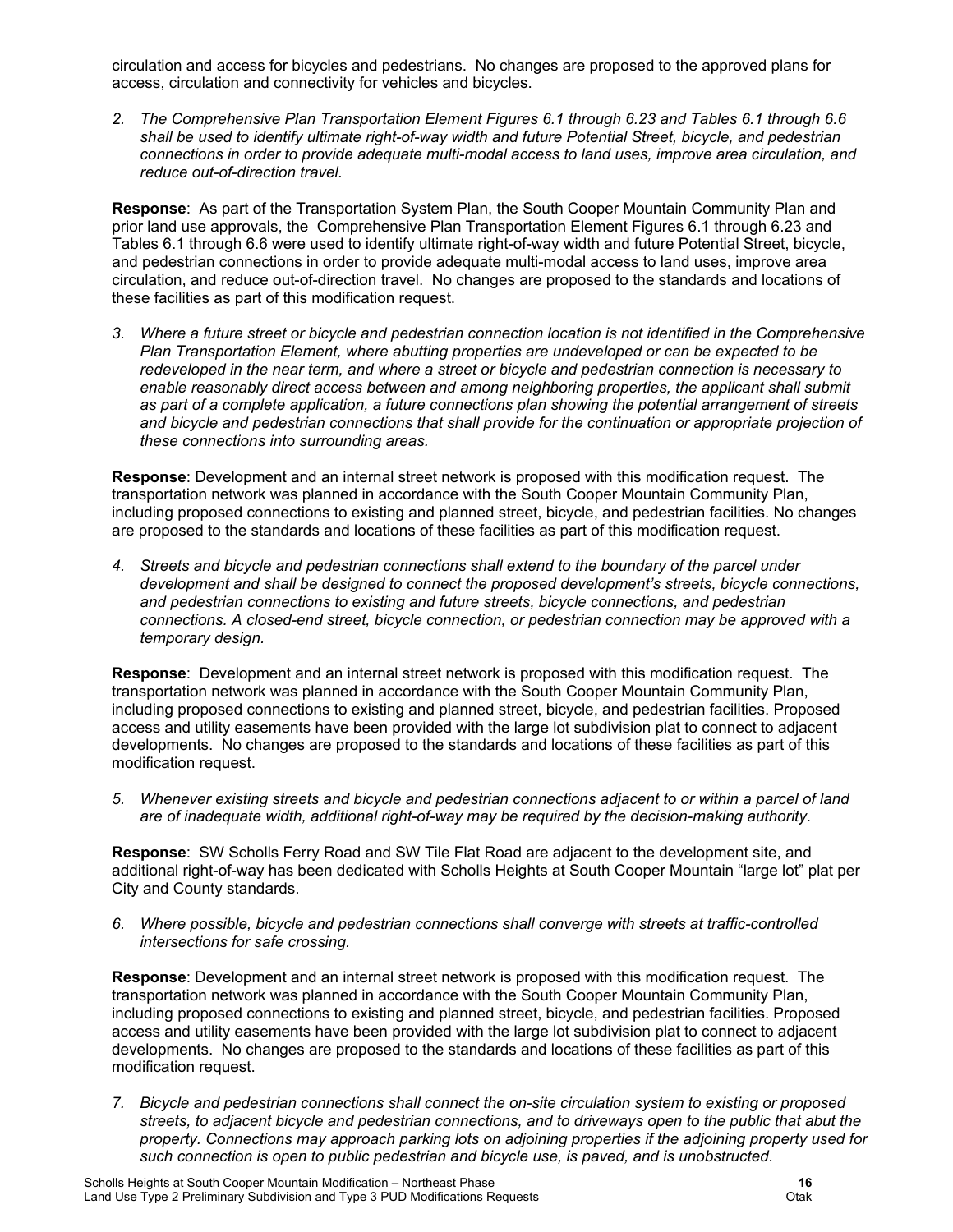**Response**: Development and an internal street network is proposed with this modification request. The transportation network was planned in accordance with the South Cooper Mountain Community Plan, including proposed connections to existing and planned street, bicycle, and pedestrian facilities. Proposed access and utility easements have been provided with the large lot subdivision plat to connect to adjacent developments. No changes are proposed to the standards and locations of these facilities as part of this modification request.

*8. To preserve the ability to provide transportation capacity, safety, and improvements, a special setback*  line may be established by the City for existing and future streets, street widths, and bicycle and *pedestrian connections for which an alignment, improvement, or standard has been defined by the City. The special setback area shall be recorded on the plat.*

**Response**: The applicant is not proposing a special setback line, and none is required.

*9. Access ways are one or more connections that provide bicycle and pedestrian passage between streets or a street and a destination. Accessways shall be provided as required by this code and where full street connections are not possible due to the conditions described in Section 60.55.25.13. An accessway will not be required where the impacts from development, redevelopment, or both are low and do not provide reasonable justification for the estimated costs of such accessway.*

**Response**: As part of the Transportation System Plan, the South Cooper Mountain Community Plan and prior land use approvals, the Comprehensive Plan Transportation Element Figures 6.1 through 6.23 and Tables 6.1 through 6.6 were used to identify ultimate right-of-way width and future Potential Street, bicycle, and pedestrian connections in order to provide adequate multi-modal access to land uses, improve area circulation, and reduce out-of-direction travel. These provisions also include accessways. The previously approved pedestrian connections (tracts with stairways from the intersection of Street W/Street Z down to future Road 8B) were modified slightly with lot reconfiguration and grading changes in the NE Phase, but they are essentially in the same approximate locations and make the same connection.

#### *10. Pedestrian Circulation.*

**Response**: As part of the Transportation System Plan, the South Cooper Mountain Community Plan and prior land use approvals, the Comprehensive Plan Transportation Element Figures 6.1 through 6.23 and Tables 6.1 through 6.6 were used to identify ultimate right-of-way width and future Potential Street, bicycle, and pedestrian connections in order to provide adequate multi-modal access to land uses, improve area circulation, and reduce out-of-direction travel. The previously approved pedestrian connections (tracts with stairways from the intersection of Street W/Street Z down to future Road 8B) were modified slightly with lot reconfiguration and grading changes in the NE Phase, but they are essentially in the same approximate locations and make the same connection.

*11. Pedestrian Connections at Major Transit Stops. Commercial and institution buildings at or near major transit stops shall provide for pedestrian access to transit through the following measures:[…]*

**Response**: There are no Major Transit Stops within or near the project. This standard is not applicable.

*12. Assessment, review, and mitigation measures (including best management practices adopted by local agencies) shall be completed for bicycle and pedestrian connections located within the following areas: wetlands, streams, areas noted as Significant Natural Resources Overlay Zones, Significant Wetlands and Wetlands of Special Protection, and Significant Riparian Corridors within Volume III of the Comprehensive Plan Statewide Planning Goal 5 Resource Inventory Documents and Significant Natural Resources Map, and areas identified in regional and/or intergovernmental resource protection programs.[…]*

**Response:** No development in resource areas is proposed with this modification request.

*13. New construction of bicycle and pedestrian connections along residential rear lot lines is discouraged unless no comparable substitute alignment is possible in the effort to connect common trip origins and destinations or existing segment links.*

**Response**: New construction of bicycle and pedestrian connections along residential rear lot lines is not proposed.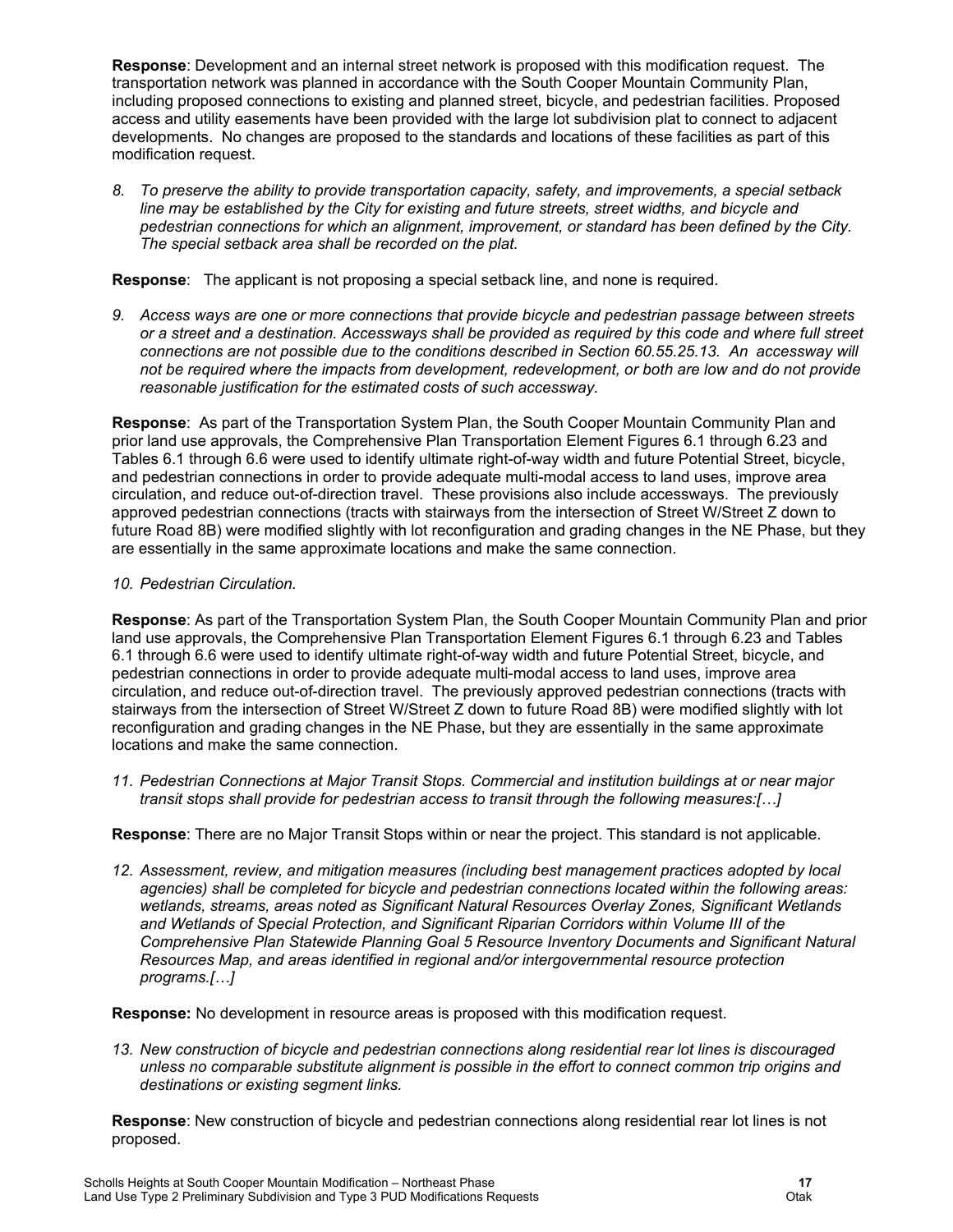#### *60.55.35. Access Standards.*

*1. The development plan shall include street plans that demonstrate how safe access to and from the proposed development and the street system will be provided. The applicant shall also show how public and private access to, from, and within the proposed development will be preserved*

**Response:** As part of the Transportation System Plan, the South Cooper Mountain Community Plan and prior land use approvals, the Comprehensive Plan Transportation Element Figures 6.1 through 6.23 and Tables 6.1 through 6.6 were used to identify ultimate right-of-way width and future Potential Street, bicycle, and pedestrian connections in order to provide adequate multi-modal access to land uses, improve area circulation, and reduce out-of-direction travel. No changes are proposed to the standards and locations of these facilities as part of this modification request.

*2. No more than 25 dwelling units may have access onto a closed-end street system unless the decisionmaking authority finds that identified physical constraints preclude compliance with the standard and the proposed development is still found to be in compliance with the Facilities Review criteria of Section 40.03.* 

**Response:** The proposed modifications allow for compliance with the street system that was approved as part of the original PUD. The addition of the NE-N and NE-S phases and associated boundaries provides for a temporary (interim) closed end street at the north end of the NE-S Phase. This closed end street includes a hammerhead turnaround. As part of future and subsequent development, there will be no closed end streets.

- *3. Intersection Standards.*
	- *A. Visibility at Intersections. All work adjacent to public streets and accessways shall comply with the standards of the Engineering Design Manual except in Regional and Town Centers.[…]*

**Response:** No changes have been made to the approved public street alignments in the NE Phase from the approved Scholls Heights at South Cooper Mountain PUD. The applicant requested clarification on the circulation and intersection sight distance measurements at the intersection of Street W and Street Z.

- *B. Intersection angles and alignment and intersection spacing along streets shall meet the standards of the Engineering Design Manual and Standard Drawings.*
	- *1. Local street connections at intervals of no more than 330 feet should apply in areas planned for the highest density multiple use development.[…]*

**Response:** No changes have been made to the approved public street alignments in the NE Phase from the approved Scholls Heights at South Cooper Mountain PUD. The applicant requested clarification on the circulation and intersection sight distance measurements at the intersection of Street W and Street Z.

#### *60.55.40. Transit Facilities.*

*Transit routes and transit facilities shall be designed to support transit use through provision of transit improvements. These improvements shall include passenger landing pads, accessways to the transit stop location, or some combination thereof, as required by TriMet and the City, and may also include shelters or a pad for a shelter. In addition, when required by TriMet and the City, major industrial, institution, retail,*  and office developments shall provide either a transit stop on site or a pedestrian connection to a transit *stop adjacent to the site.*

**Response:** No transit facilities are present within the site or within the South Cooper Mountain plan area. These standards are not applicable.

## *C. 60.60. Trees and Vegetation*

#### *60.60.15. Tree Protection Standards during Development.*

**Response:** All trees identified under prior approvals will be protected during construction, per the standards and requirements of Section 60.60.15.

## *D. 60.65. Utility Undergrounding*

#### *60.65.15. Regulation.*

*All existing and proposed utility lines within and contiguous to the subject property, including, but not limited to, those required for electric, communication, and cable television services and related facilities*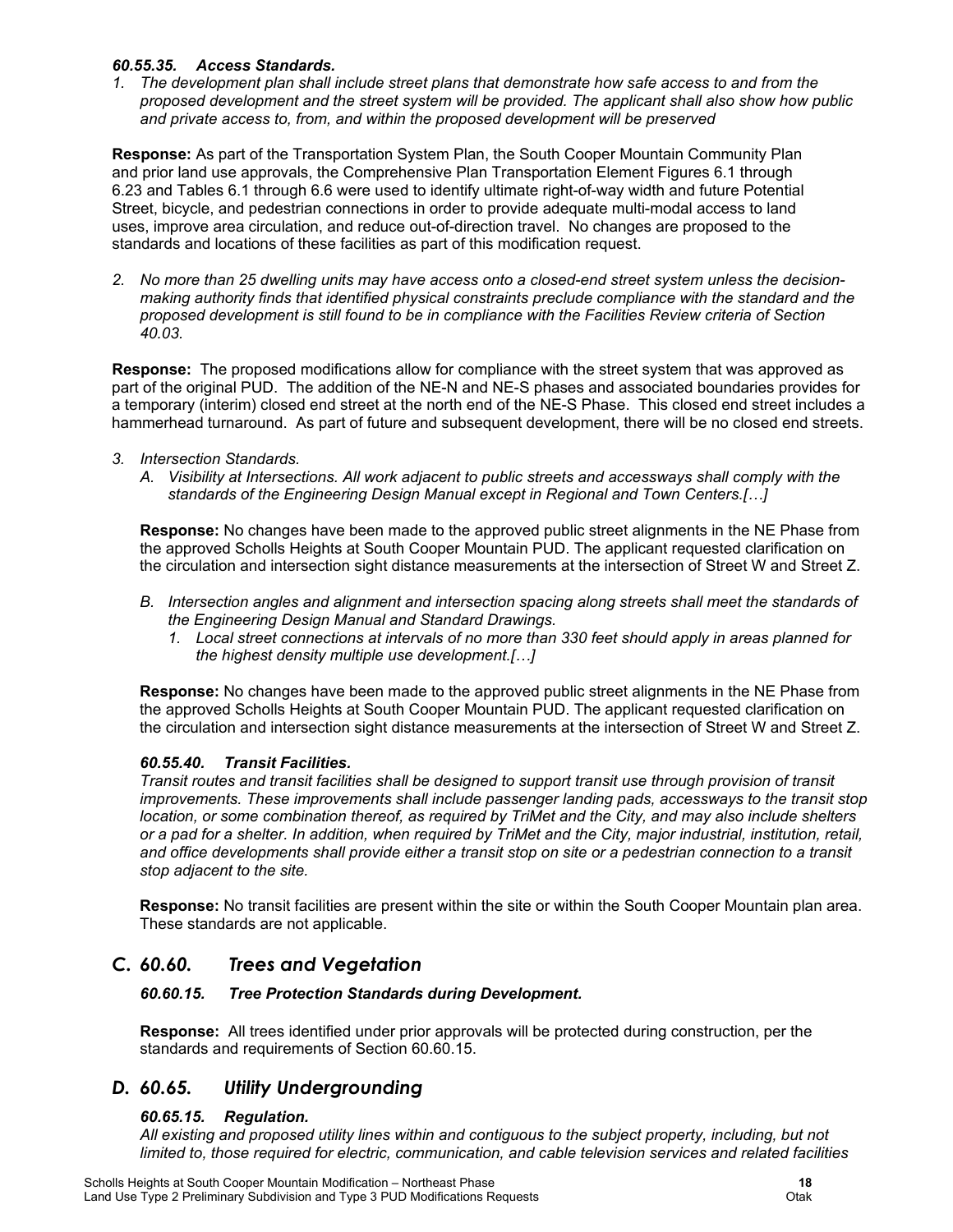*shall be placed underground as specified herein. The utilities required to be placed underground shall be those existing overhead utilities which are impacted by the proposed development and those utilities that are required to be installed as a result of the proposed development.[…]*

**Response:** As approved by The Scholls Heights PUD, the utilities within and contiguous to the site will be placed underground when they are installed.

#### *60.65.20. Information on Plans.*

*The applicant for a development subject to design review, subdivision, partition, or site development permit approval shall show, on the proposed plan or in the explanatory information, the following:*

- *1. Easements for all public and private utility facilities;*
- *2. The location of all existing above ground and underground public and private utilities within 100 feet of the site;*
- *3. The proposed relocation of existing above ground utilities to underground; and*
- *4. That above ground public or private utility facilities do not obstruct vision clearance areas pursuant to Section 60.55.35.3 of this Code.*

**Response:** As approved by the Scholls Heights PUD, the utilities within and contiguous to the site will be placed underground when they are installed. Sheet P5.3R for detailed information.

### *E. 60.67. Significant Natural Resources*

#### *60.67.05. Local Wetland Inventory.*

*Prior to issuing a development permit, the Local Wetland Inventory map shall be reviewed to determine if the site proposed for development is identified as the location of a significant wetland.*

- *1. Development activities and uses permitted on a proposed development site identified as the possible location of a significant natural resource, including significant wetlands shall be subject to relevant procedures and requirements specified in Chapter 50, of this ordinance.*
- *2. Upon City's determination that a site contains wetland as identified on the Local Wetland Inventory map, notice of the proposed development shall be provided to the Division of State Lands (DSL) in a manner and form prescribed by DSL pursuant to ORS requirements.*

**Response:** A Local Wetland Inventory (LWI) was adopted by the City in February 2015. The site has been identified as the location of Wetland W-C, which was not classified as a significant wetland by the LWI. A wetland delineation report was reviewed and approved as part of the previous PUD approval; no changes to wetlands or wetland impacts will occur as part of this modification request.

#### *60.67.10. Significant Riparian Corridors.*

*Prior to issuing a development permit, the list of Significant Riparian Corridors shall be reviewed to determine if the site proposed for development is identified as being listed corridor.* 

*1. Development activities and uses permitted on a proposed development site identified as the possible location of a significant natural resource, including significant riparian corridors, shall be subject to relevant procedures and requirements specified in Chapter 50 of this ordinance.* 

**Response:** The site has been identified as containing riparian corridors for which protective buffers were established through the previous PUD approval. Through that process, Clean Water Services identified required mitigation for disturbance. The site plans indicate the sensitive areas for which buffer protections have been established, locations of encroachments, and areas used for mitigation.

The riparian corridor is within a Significant Natural Resource Area(SNRA). The proposed temporary fire access easement and associated culvert are within the SNRA, as reviewed and approved under the original land use application and associated Clean Water Services (CWS) Service Provider Letter (SPL). This proposal for land use modifications has been recently reviewed and approved by CWS to ensure that no modifications or encroachment into additional SNRA areas are proposed. Other natural resource areas on the overall site reviewed and approved under the original SPL are located within a recorded tract and will not be affected by the proposed modification. This modification request does not change any of the previously established riparian corridor impacts, areas or mitigation measures. See Exhibits B and C for details on CWS reviews and approvals.